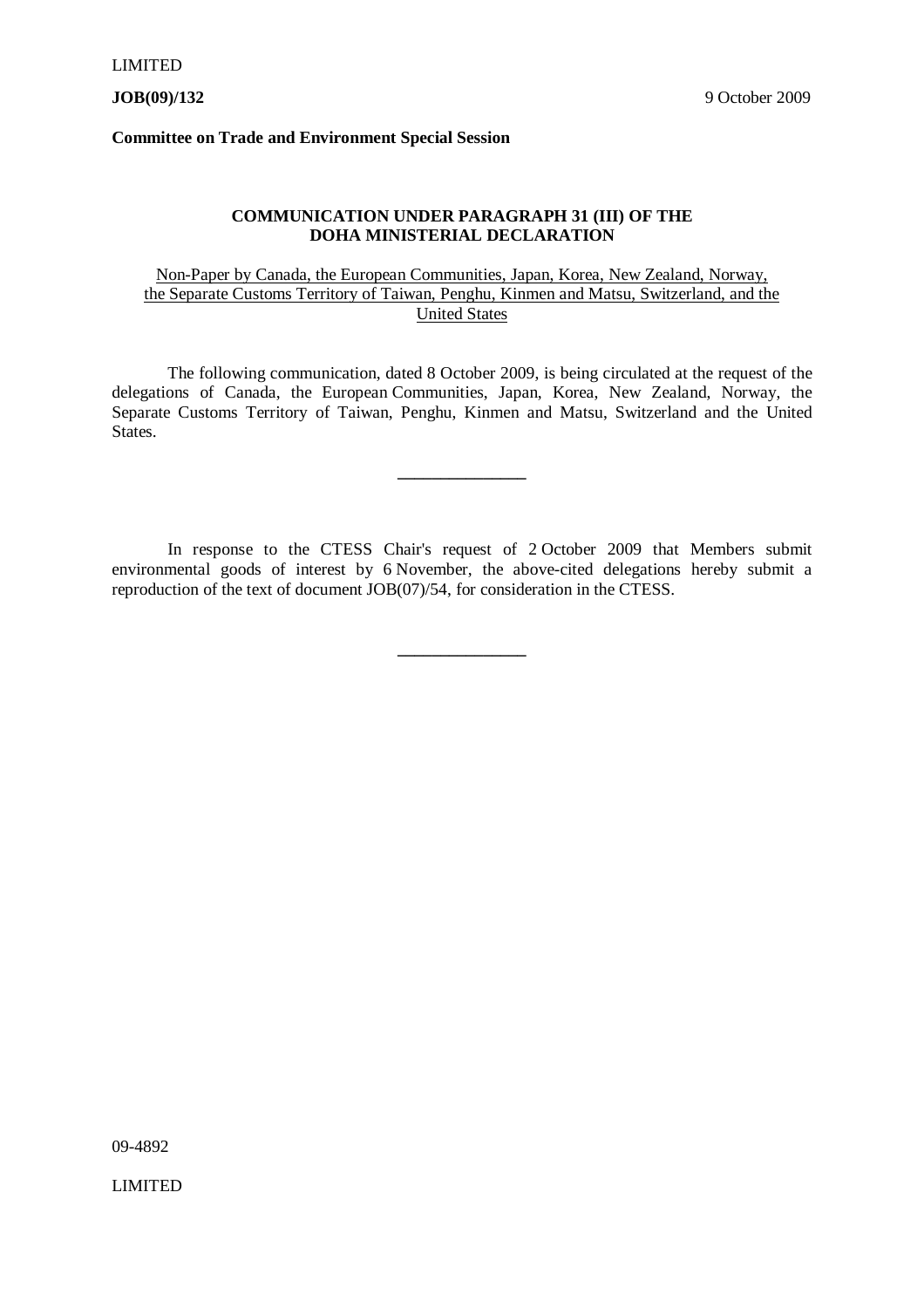JOB(09)/132 Page 2 LIMITED

**Committee on Trade and Environment Special Session**

#### **CONTINUED WORK UNDER PARAGRAPH 31 (III) OF THE DOHA MINISTERIAL DECLARATION**

#### Non-Paper by Canada, the European Communities, Japan, Korea, New Zealand, Norway, the Separate Customs Territory of Taiwan, Penghu, Kinmen and Matsu, Switzerland, and the United States of America

#### **I. INTRODUCTION AND EXPLANATION OF THE PROPOSAL**

1. Paragraph 31 (iii) of the Doha Declaration provides for the "reduction or, as appropriate, elimination of tariff and non-tariff barriers to environmental goods and services." The 31(iii) mandate promises a "win-win-win" outcome, leading to greater access - for lower cost - to technologies and products that support governments" environment and development goals (such as improved sanitation, pollution prevention, renewable energy and so on).

2. To help realise this objective, there has been extensive and substantive engagement in the Committee on Trade and Environment in Special Session (CTESS) on which products should be covered under the rubric of "environmental goods". In an effort to provide a concrete basis for moving the negotiations forward several of the cosponsors of this paper have, over the past two years, proposed products that could be considered environmental goods. Cumulatively, these have totalled more than 400 products.<sup>1</sup> The large range of products, however, appears to have been overwhelming to many Members, particularly developing countries, in their efforts to analyse their respective needs and priorities.

3. In an effort to be responsive to this concern and to take into account the other valuable and informative feedback that we have received from Members during CTESS meetings, information sessions and other informal contacts, the co-sponsors have conducted a detailed review of the items proposed to determine whether they can agree on a reduced set of goods that will permit greater focus and engagement in the CTESS. After reviewing each item on the basis of both its importance for the environment and customs workability, the cosponsors have produced a selected set of products that, in their respective judgment, offers the potential for a high degree of convergence among Members. The revision has resulted in a sharpened focus on items with particular environmental relevance and interest across the wider membership. The cosponsors are presenting this "Potential Convergence Set" of products in an effort to encourage a more focused engagement on products of interest and to spur further momentum in these important negotiations.

4. In particular, the co-sponsors offer this set of products as a basis for negotiation and further work among Members. These items are divided into environmental categories in order to make them more recognizable from an environmental perspective. The co-sponsors have also used this exercise as an opportunity to verify the Harmonised System (HS) descriptions that have been used for HS 6 digit entries. In many instances, therefore, these may differ somewhat from those reflected in the original compilation set.

LIMITED  $\ddot{\phantom{a}}$  $1$  These items have all been compiled by the Secretariat in TN/TE/W/63.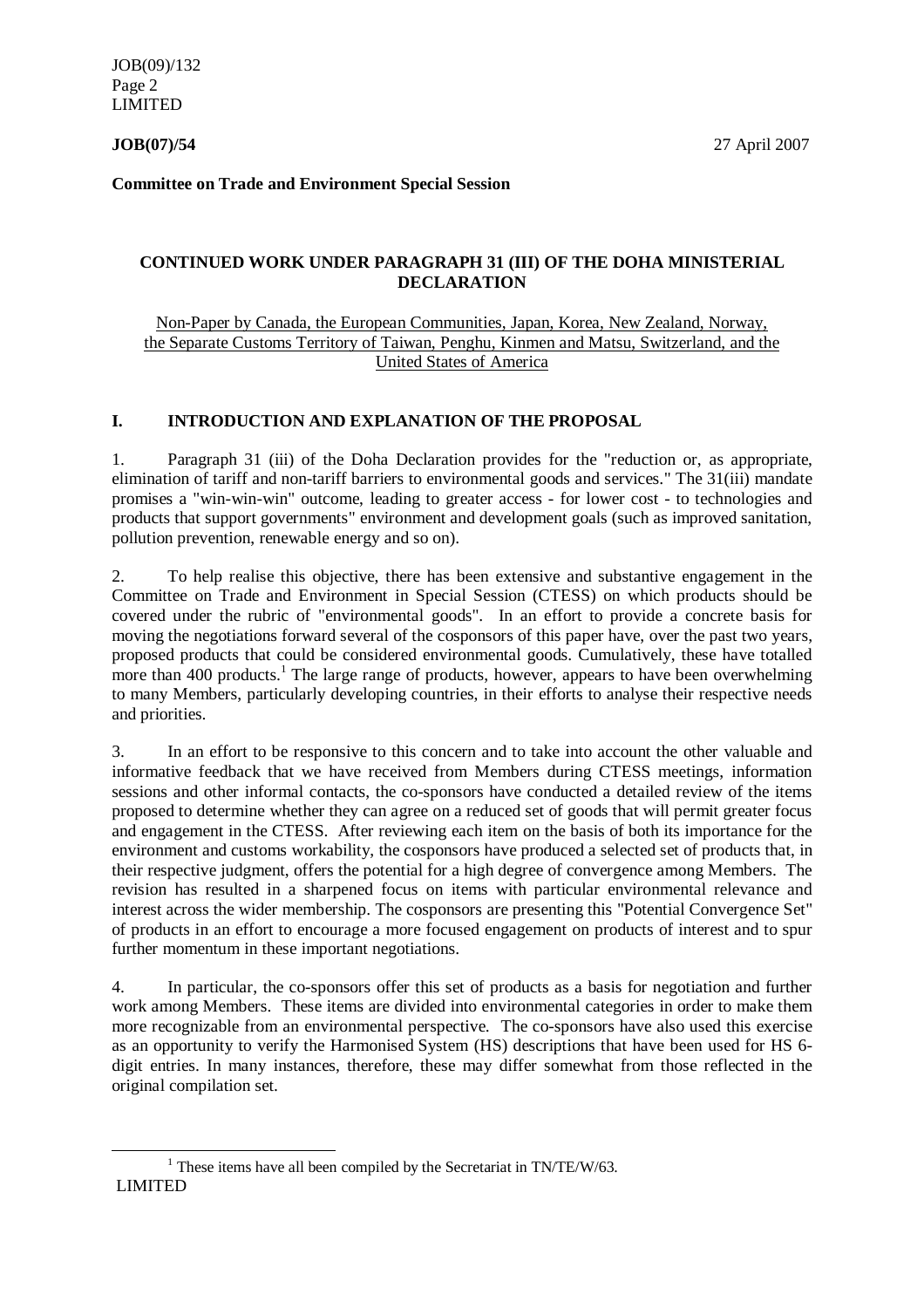5. In addition, the co-sponsors also attempted to clean-up many of the "ex-out" descriptions proposed. One difficulty has been that the cross-comparability between Members' coding of products beyond the HS 6-digit level is limited. This is because each Member uses its own domestic coding or other classification methods. It is proposed therefore that credible ex-outs should be sought wherever possible and, once the 6-digit HS code and the "ex-out" description of a product is agreed by Members in the negotiations under paragraph 31 (iii), implementation will be left to individual Members. In this way, Members will be able to define the product according to their own domestic requirements. Importantly too, a number of the six-digit descriptions have been given new "ex-outs".

6. In some cases, where the advantage of specificity may be counterbalanced by considerations of administrative feasibility, these ex-outs have been identified as "optional". In such cases, it is proposed that Members would be allowed to choose for themselves whether to liberalize the six-digit category as a whole (for administrative simplicity) or to liberalize the sub-category (for a specific product at the eight or ten digit level). This allows each Member to make its own judgement as to the utility and workability of the ex-out. In particular, the optional nature of the ex-out in some cases is a recognition of specific issues and concerns that some Members have raised regarding the potentially high levels of administrative complexity and transaction costs of establishing and implementing "exouts" for a large number of products. In this way, the co-sponsors have sought to provide some flexibility both for those Members who prefer to identify specific products with a clearly defined "exout" and those Members who have made it clear that in some cases they would prefer to liberalise the entire six-digit category.

7. It is important to underline that many of the items the co-sponsors had originally proposed have not been included in this "Potential Convergence Set". These products nevertheless contribute to resolving environmental problems. Moreover, as with the "Potential Convergence Set," the central role many of these products play in such processes indicates that they have significant and positive development-related impacts in terms of a range of international goals regarding, for instance, water and sanitation objectives or climate-change related commitments.<sup>2</sup> It is acknowledged, however, that despite their clear role in addressing environment-related matters, the items proposed may not necessarily secure a consensus at this point in the negotiations for a variety of reasons. Notwithstanding this, the co-sponsors do not wish to discourage Members from re-introducing items that are not contained in the Annex or from eventually requesting that any be further considered. It is also possible that Members may wish to propose additional items that have not to date been considered in these negotiations. The co-sponsors welcome any further proposals in this regard.

8. In this context, the attached Annex contains those items considered by the co-sponsors as providing a basis for the negotiations under paragraph 31 (iii) of the Doha Declaration. These items are submitted without prejudice to the final positions on the specific items of the co-sponsors and each reserves its right to make further modifications to the items currently listed or not listed in the broader context of subsequent negotiations.

#### **II. SPECIAL AND DIFFERENTIAL TREATMENT**

9. The task of developing modalities for the paragraph 31 (iii) negotiations belongs to the Negotiating Group on Market Access (NGMA). Notwithstanding this, it is perhaps useful to recall that some of the co-sponsors of this non-paper have already made a formal proposal to the CTESS and NGMA outlining their views of how special and differential treatment might be implemented for these negotiations.<sup>3</sup> That submission observes, *inter alia*, that tariffs should be eliminated "as soon as

 $\overline{a}$ 

 $2$  These development-related objectives have in many cases been outlined in detail including, for instance, in JOB(06)/140 of 8 May 2006.

 $3$  TN/MA/W/70 and TN/TE/W/65, 9 May 2006 refers.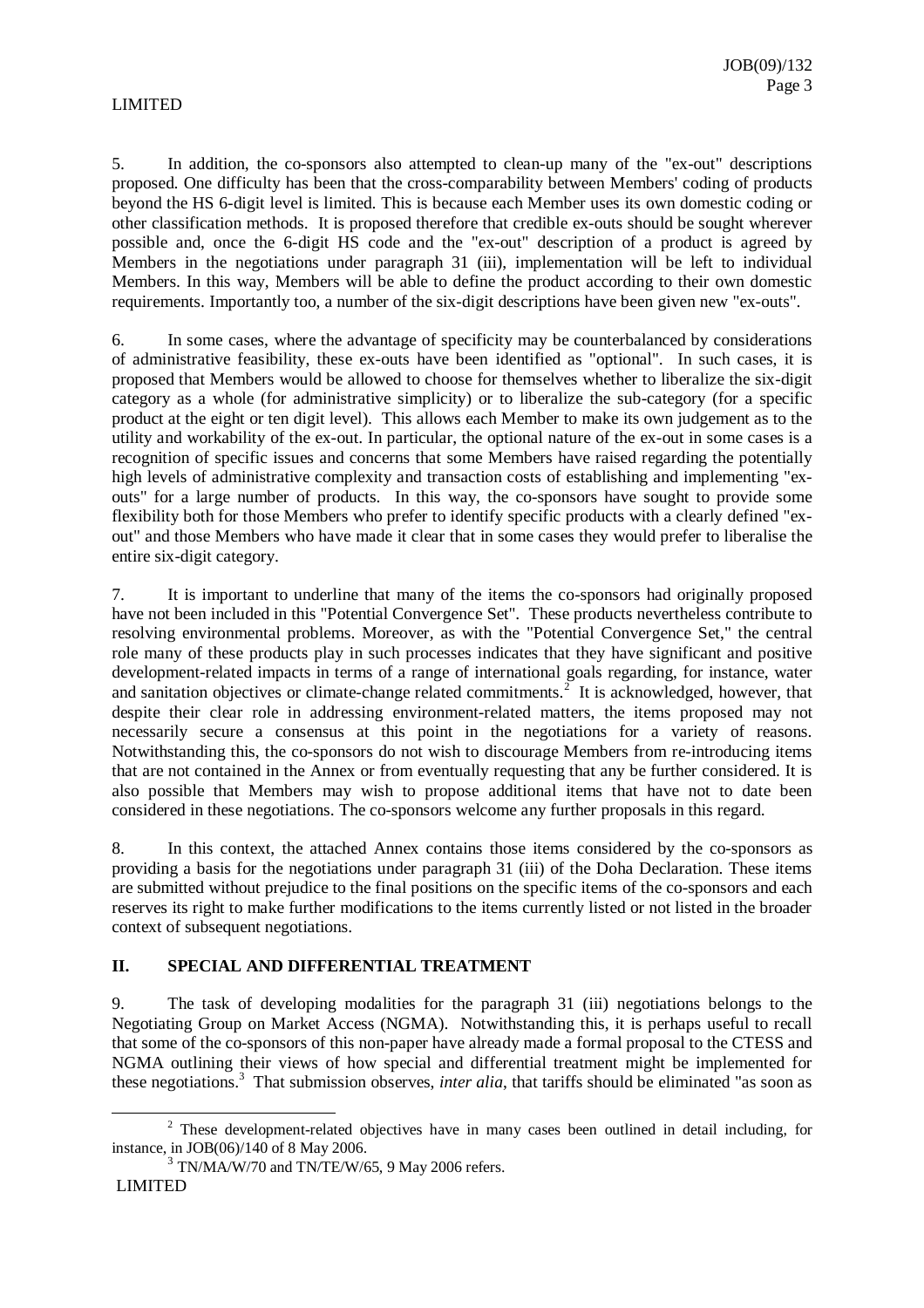JOB(09)/132 Page 4 LIMITED

possible, but no later than 2008 for developed countries and those developing countries declaring themselves in a position to do so. For other developing countries, tariffs should be eliminated by X years thereafter". The co-sponsors of the current paper look forward to further specific suggestions about how to implement special and differential treatment for these negotiations.

#### **III. A REVIEW MECHANISM**

10. The WTO negotiations under paragraph 31 (iii) of the Doha Declaration have underlined the point that environmental goods are continually developing in new and often unexpected directions. For this reason it has been proposed that negotiators seek to ensure that any agreed set of environmental goods does not remain static over time. The co-sponsors consider therefore that some form of review mechanism of any set of items agreed for liberalisation would be useful. We look forward to working with Members in further developing such a review mechanism.

#### **IV. CONCLUSION**

11. In conclusion, the attached annex contains those items that are considered by the co-sponsors to: (1) be particularly important – even critical - for environmental protection, and workable from a customs facilitation perspective; (2) have the potential for a high degree of convergence among Members; and (3) serve as a basis for further work and negotiation under paragraph 31 (iii) of the Doha Declaration. This proposed "Potential Convergence Set" reflects a committed effort by the cosponsors to move these negotiations forward in a constructive and concrete manner. The proposal is without prejudice to each co-sponsor's final position in these negotiations.

 $\overline{\phantom{a}}$  , where  $\overline{\phantom{a}}$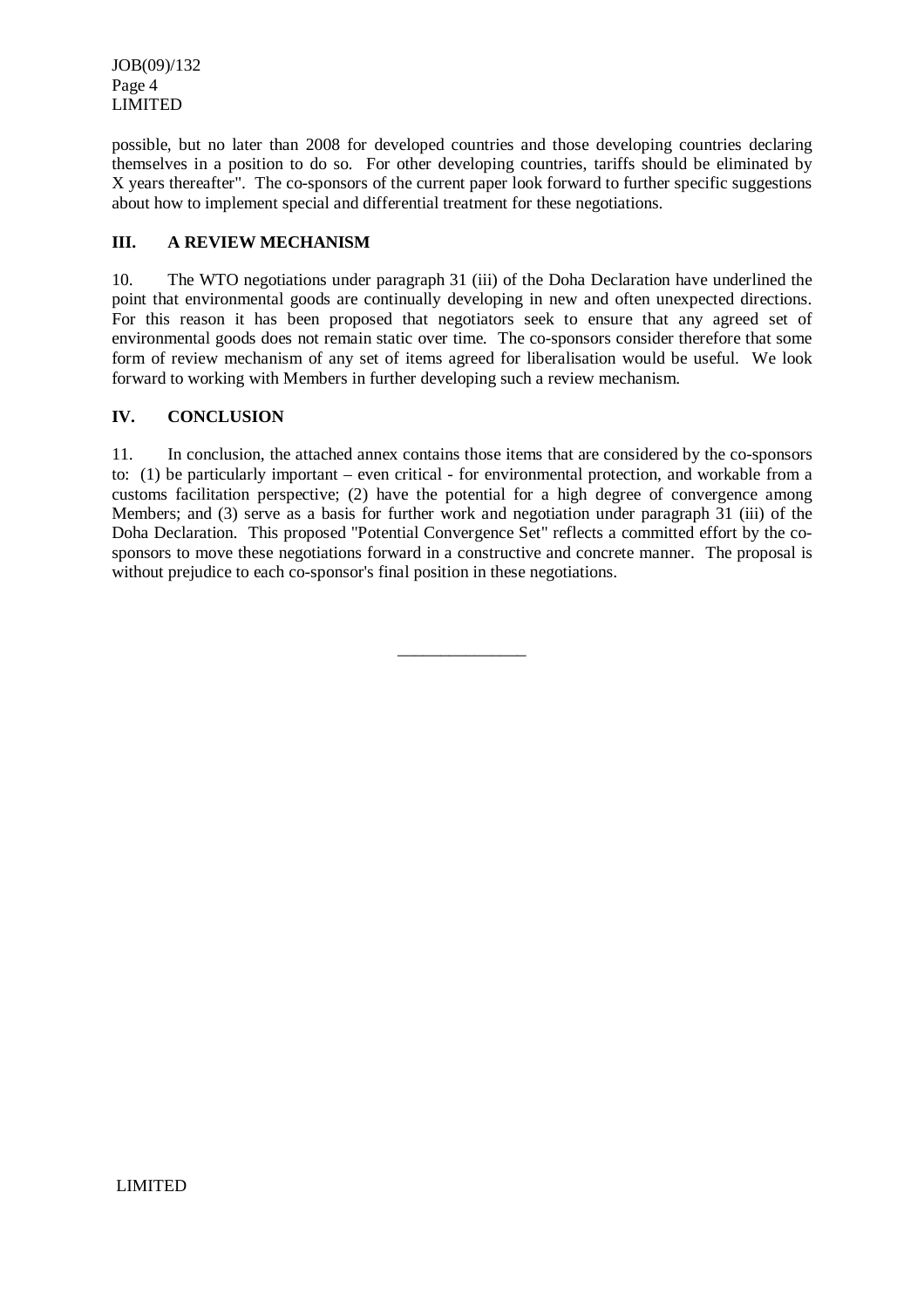#### **ANNEX**

### **TABLE OF CONTENTS**

## **PRODUCT SPECIFICATION PAGE NO.**

| 2. MANAGEMENT OF SOLID AND HAZARDOUS WASTE AND RECYCLING      |  |
|---------------------------------------------------------------|--|
|                                                               |  |
|                                                               |  |
|                                                               |  |
| <b>WASTE WATER MANAGEMENT AND POTABLE WATER TREATMENT  15</b> |  |
| 7. ENVIRONMENTALLY PREFERABLE PRODUCTS, BASED ON END USE OR   |  |
| 8. CLEANER OR MORE RESOURCE EFFICIENT TECHNOLOGIES AND        |  |
|                                                               |  |
|                                                               |  |
|                                                               |  |
| 12. ENVIRONMENTAL MONITORING, ANALYSIS AND ASSESSMENT         |  |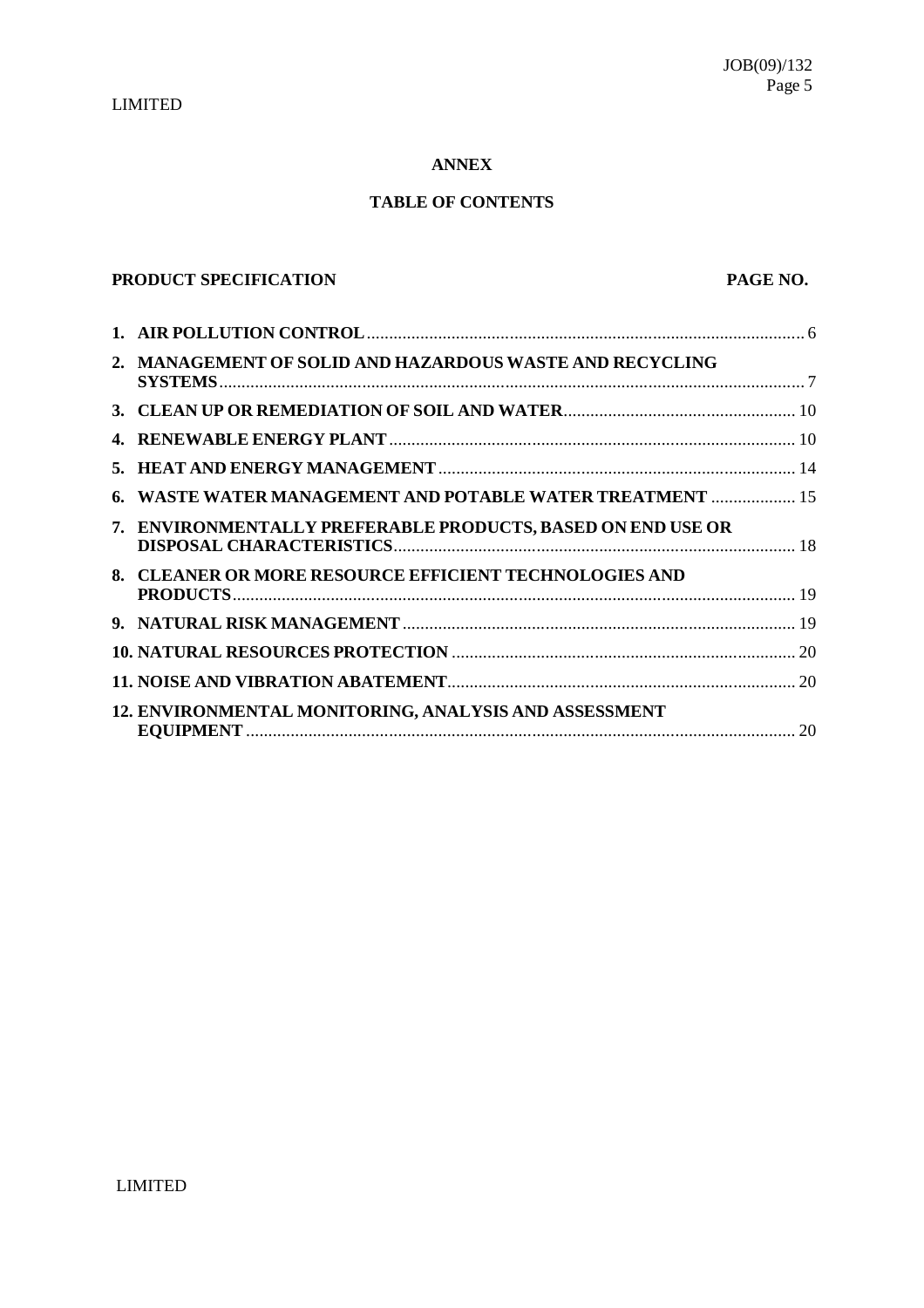| ENTRY | <b>HS CODE</b><br><b>DESCRIPTION</b>                                                                                                                                                      | HS<br>(2002) | <b>EX-OUT / ADDITIONAL PRODUCT</b><br><b>SPECIFICATION</b>                                             | REMARKS / ENVIRONMENTAL BENEFIT                                                                                                                                                                                                                                                                           | <b>MEMBER</b>                                                                                |
|-------|-------------------------------------------------------------------------------------------------------------------------------------------------------------------------------------------|--------------|--------------------------------------------------------------------------------------------------------|-----------------------------------------------------------------------------------------------------------------------------------------------------------------------------------------------------------------------------------------------------------------------------------------------------------|----------------------------------------------------------------------------------------------|
|       |                                                                                                                                                                                           |              |                                                                                                        | AIR POLLUTION CONTROL                                                                                                                                                                                                                                                                                     |                                                                                              |
| 209   | Condensers for steam or other<br>vapour power units.                                                                                                                                      | 840420       |                                                                                                        | Used to cool gas streams to temperatures which allow the removal of<br>contaminants, e.g. volatile organic compounds (VOC) like benzene.                                                                                                                                                                  | Canada, Japan, New Zealand,<br><b>United States</b>                                          |
| 210   | Parts for auxiliary plant for boilers,<br>condensers for steam, vapour power<br>unit.                                                                                                     | 840490       |                                                                                                        | These parts are used in the repair and maintenance of the equipment<br>classified under item 208 above. This secondary equipment is also used<br>to support waste heat recovery processes, such as boilers mentioned<br>above, in waste treatment, or renewable energy resource recovery<br>applications. | <b>United States</b>                                                                         |
| 211   | Producer gas or water gas<br>generators, with or without their<br>purifiers; acetylene gas generators<br>and similar water process gas<br>generators, with or without their<br>purifiers. | 840510       | Include only those with purifiers                                                                      | Purifiers remove contaminants (such as cyanide or sulphur compounds)<br>produced in the manufacture of gases.                                                                                                                                                                                             | Canada, Korea, New Zealand,<br><b>United States</b>                                          |
| 235   | Vacuum pumps.                                                                                                                                                                             | 841410       | Industrial hoods for transportation or extraction of air<br>pollutants such as exhaust gas or dust.    | Air handling equipment. Used in a number of environmental<br>applications, e.g. flue gas desulphurisation (the process by which<br>sulphur is removed from combustion exhaust gas).                                                                                                                       | Canada, Japan, New Zealand,<br><b>United States</b>                                          |
| 237   | Compressors of a kind used in<br>refrigerating equipment                                                                                                                                  | 841430       | Compressors used in air handling equipment.                                                            | Air handling equipment. Transport or extraction of polluted air,<br>corrosive gases or dust.                                                                                                                                                                                                              | Japan, New Zealand                                                                           |
| 238   | Air compressors mounted on a<br>wheeled chassis for towing.                                                                                                                               | 841440       | Air compressors used in the transportation or<br>extraction of polluted air, corrosive gases or dust.  | Air handling equipment. Transport or extraction of polluted air,<br>corrosive gases or dust.                                                                                                                                                                                                              | Japan, Korea, New Zealand                                                                    |
| 239   | Fans other than table, floor, wall,<br>window, ceiling or roof fans, with a<br>self-contained electric motor of an<br>output not exceeding 125 W.                                         | 841459       | Optional ex-out of fans for the transport or extraction<br>of polluted air and corrosive gases or dust | Air handling equipment. Transport or extraction of polluted air,<br>corrosive gases or dust. Transport or extraction of polluted air and<br>corrosive gases or dust.                                                                                                                                      | Canada, European Communities,<br>Japan, Korea,<br>New Zealand, United States                 |
| 240   | Air Pumps, air/oth. gas<br>compressors and fans (excl. of<br>8414.10-8414.59);<br>ventilating/recycling hoods incorp.<br>a fan, whether or not fitted with<br>filters (excl. of 8414.60). | 841480       | Industrial hoods; aerators; blowers; and diffusers.                                                    | Air handling equipment. Transport or extraction of polluted air,<br>corrosive gases or dust.                                                                                                                                                                                                              | Japan, Canada, Chinese Taipei,<br>New Zealand, United States,<br>European Communities, Korea |
| 241   | Air or vacuum pumps, air or other<br>gas compressors and fans;<br>ventilating or recycling hoods<br>incorporating a fan, whether or not<br>fitted with filters: Parts.                    | 841490       | Parts for 841410x, 841430, 841440, and 841480x.<br>Optional ex-out may include: 841459x.               | Air handling equipment. Transport or extraction of polluted air,<br>corrosive gases or dust. Transport or extraction of polluted air and<br>corrosive gases or dust.                                                                                                                                      | Canada, Japan, European<br>Communities, New Zealand                                          |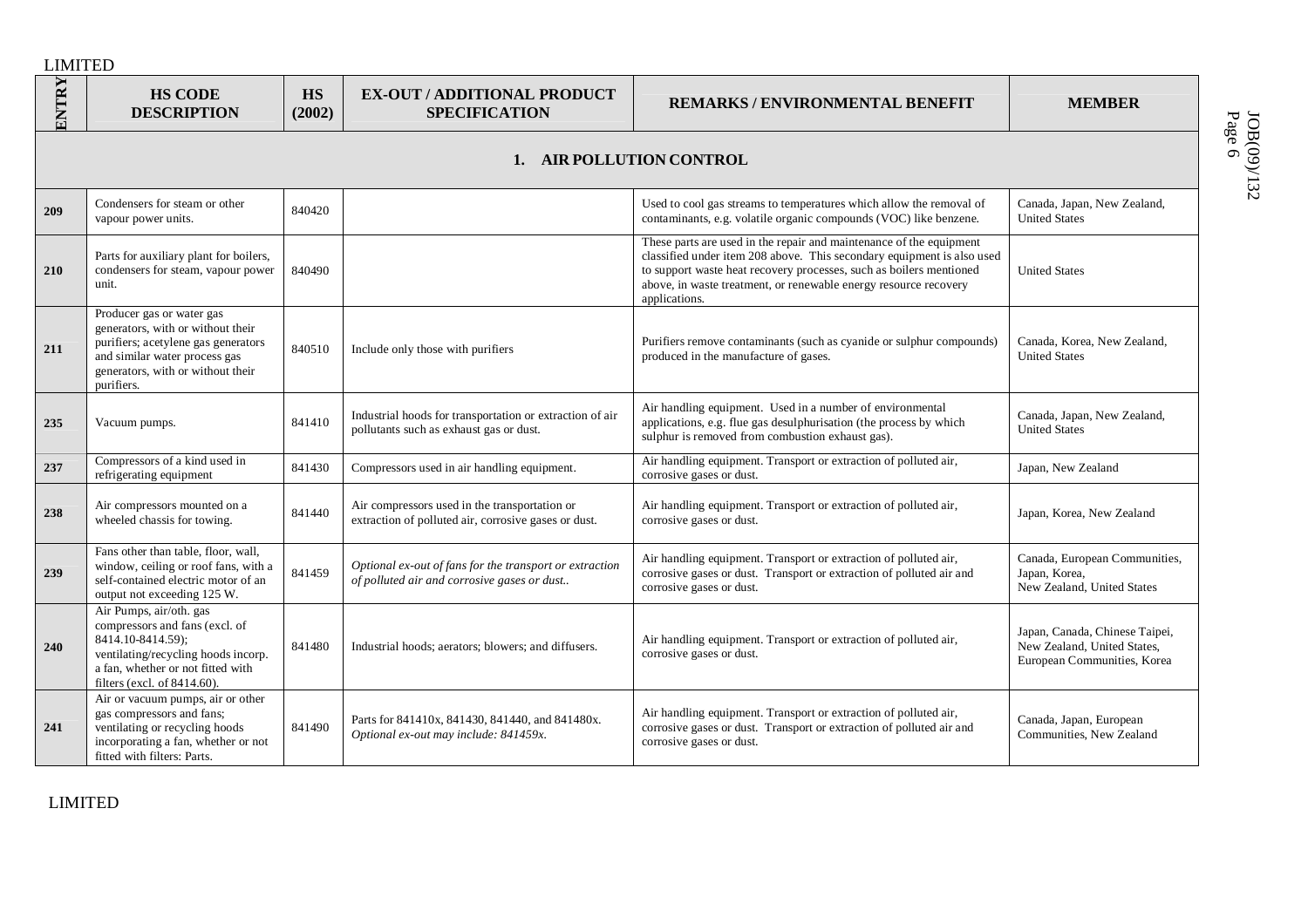LIMITED

combined with other materials: Plates, sheets, film, foil and strip of plastics, not self-adhesive, noncellular, not reinforced or laminated etc., of polymers of ethylene.

**68**

| ENTRY | <b>HS CODE</b><br><b>DESCRIPTION</b>                                                                                                                                                                                                                                                                                                                                                                                                                                                                                                                         | <b>HS</b><br>(2002) | <b>EX-OUT / ADDITIONAL PRODUCT</b><br><b>SPECIFICATION</b>                                                                                                                                                                        | <b>REMARKS/ENVIRONMENTAL BENEFIT</b>                                                                                                                                                                                                                    | <b>MEMBER</b>                                                                         |  |  |
|-------|--------------------------------------------------------------------------------------------------------------------------------------------------------------------------------------------------------------------------------------------------------------------------------------------------------------------------------------------------------------------------------------------------------------------------------------------------------------------------------------------------------------------------------------------------------------|---------------------|-----------------------------------------------------------------------------------------------------------------------------------------------------------------------------------------------------------------------------------|---------------------------------------------------------------------------------------------------------------------------------------------------------------------------------------------------------------------------------------------------------|---------------------------------------------------------------------------------------|--|--|
| 251   | Machinery for liquefying air or<br>other gases.                                                                                                                                                                                                                                                                                                                                                                                                                                                                                                              | 841960              |                                                                                                                                                                                                                                   | For separation and removal of pollutants through condensation.                                                                                                                                                                                          | Canada, Chinese Taipei, Korea,<br>Japan, New Zealand,<br><b>United States</b>         |  |  |
| 252   | Machinery, plant or laboratory<br>equipment, whether or not<br>electrically heated (excluding<br>furnaces, ovens and other<br>equipment of heading 85.14), for<br>the treatment of materials by a<br>process involving a change of<br>temperature such as heating,<br>cooking, roasting, distilling,<br>rectifying, sterilising, pasteurising,<br>steaming, drying, evaporating,<br>vaporising, condensing or cooling,<br>other than machinery or plant of a<br>kind used for domestic purposes;<br>instantaneous or storage water<br>heaters, non-electric. | 841989              | Evaporators and dryers, for water and waste water<br>treatment. Condensers and cooling towers. Biogas<br>reactors; digestion tanks and biogas refinement<br>equipment.                                                            | For processing water and waste water and the separation and removal<br>of pollutants through condensation. Includes fluidised bed systems<br>(bubbling, circulating, etc.) and biomass boilers. Can also help<br>anaerobic digestion of organic matter. | Canada, European Communities,<br>Japan, New Zealand                                   |  |  |
| 259   | Filtering or purifying machinery<br>and apparatus for gas (other than<br>intake air filters for internal<br>combustion engines).                                                                                                                                                                                                                                                                                                                                                                                                                             | 842139              | Optional ex-out may include: Catalytic converters /<br>Gas separation equipment / Pneumatic fluid power<br>filters rated at 550 kPa or greater / Industrial gas<br>cleaning equipment / Electrostatic filters<br>(precipitators). | Physical, mechanical, chemical or electrostatic filters and purifiers for<br>the removal of COV, solid or liquid particles in gases, etc.                                                                                                               | Canada, European Communities<br>Chinese Taipei, Japan, Korea,<br><b>United States</b> |  |  |
| 399   | Instruments for measuring or<br>checking the flow, level, pressure<br>or other variables of liquids or<br>gases.                                                                                                                                                                                                                                                                                                                                                                                                                                             | 902610              | Air quality monitors; and dust emissions monitors.                                                                                                                                                                                | Monitors to measure air pollution; basis for possible correcting<br>measures (notably in view of health effects).                                                                                                                                       | <b>European Communities</b>                                                           |  |  |
|       | MANAGEMENT OF SOLID AND HAZARDOUS WASTE AND RECYCLING SYSTEMS<br>2.                                                                                                                                                                                                                                                                                                                                                                                                                                                                                          |                     |                                                                                                                                                                                                                                   |                                                                                                                                                                                                                                                         |                                                                                       |  |  |
|       | Other plates, sheets, film, foil and<br>strip, of polymers of ethylene, non-<br>cellular and not reinforced.<br>laminated, supported or similarly<br>and the state and a state of the state of                                                                                                                                                                                                                                                                                                                                                               | $202010$            | HDPE or flexible membrane landfill liners and/or<br>covers for methane collection; Plastic and                                                                                                                                    | Used to line landfills to prevent leachate (water run-off) from<br>contaminating groundwater resources. Also used to cover landfills and<br>and models are formed and alternative today of models are the constructions of                              | <b>United States.</b>                                                                 |  |  |

prevent methane from escaping into atmosphere. These membrane systems are also used for the reinforcement and protection of soil,

including under oil refineries, gas stations etc.

tightness, anti-erosion of soil..

polyethylene geomembranes for soil protection, water

392010

European Communities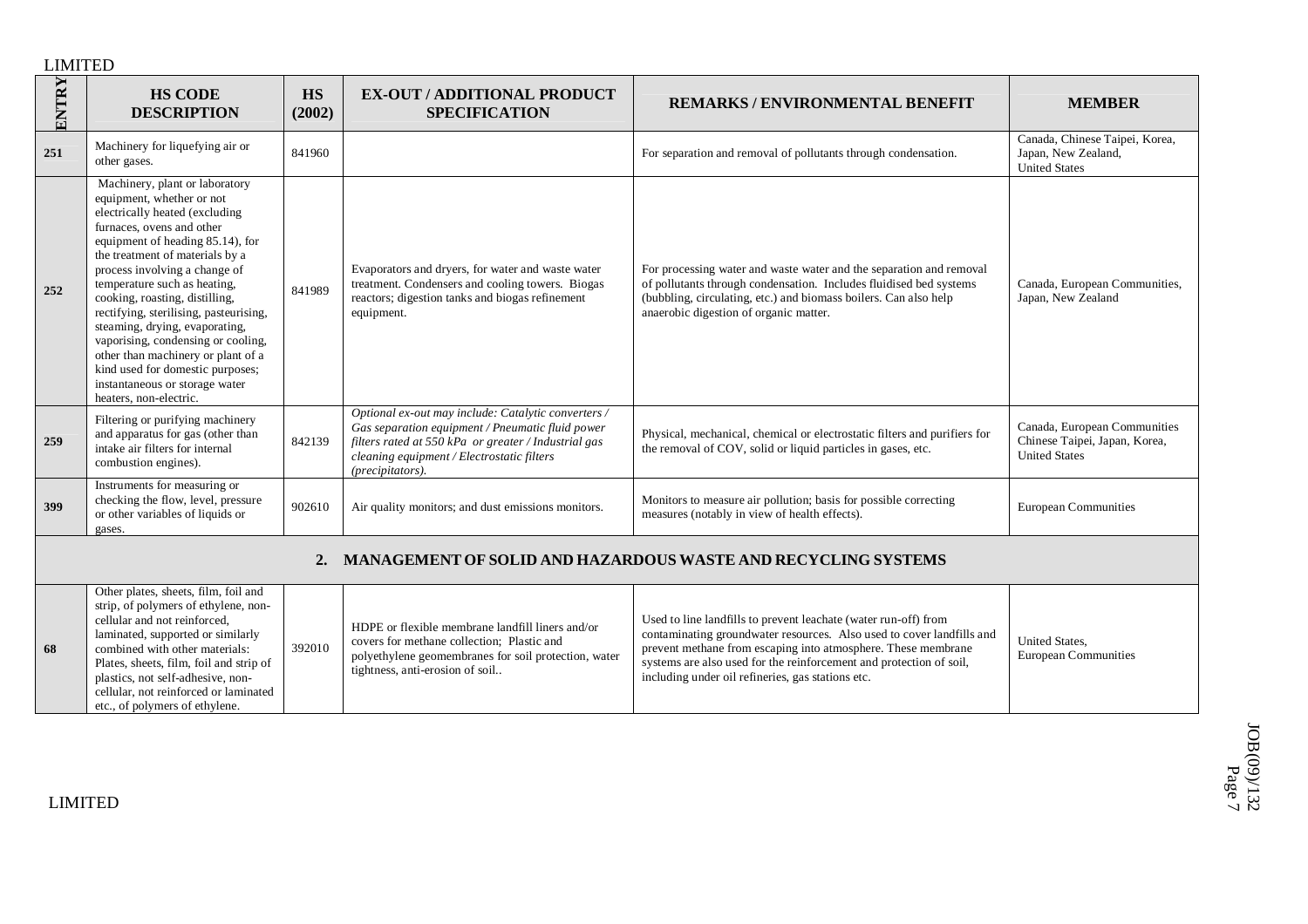| ENTRY | <b>HS CODE</b><br><b>DESCRIPTION</b>                                                                                                                                                                                                                                                                                                | <b>HS</b><br>(2002) | <b>EX-OUT / ADDITIONAL PRODUCT</b><br><b>SPECIFICATION</b>                                                           | <b>REMARKS/ENVIRONMENTAL BENEFIT</b>                                                                                                                                                                                                                                                                                                                                                                                         | <b>MEMBER</b>                                                                                          |
|-------|-------------------------------------------------------------------------------------------------------------------------------------------------------------------------------------------------------------------------------------------------------------------------------------------------------------------------------------|---------------------|----------------------------------------------------------------------------------------------------------------------|------------------------------------------------------------------------------------------------------------------------------------------------------------------------------------------------------------------------------------------------------------------------------------------------------------------------------------------------------------------------------------------------------------------------------|--------------------------------------------------------------------------------------------------------|
| 193   | Aluminium casks, drums, cans,<br>boxes and similar containers<br>(including rigid or collapsible<br>tubular containers), for any material<br>(other than compressed or liquefied<br>gas), of a capacity not exceeding<br>300 l, whether or not lined or heat-<br>insulated, but not fitted with<br>mechanical or thermal equipment. | 761290              | Waste containers, including those for municipal or<br>dangerous waste.                                               | Containers of any material, of any form, for liquid or solid waste,<br>including for municipal or dangerous waste.                                                                                                                                                                                                                                                                                                           | <b>European Communities</b>                                                                            |
| 200   | Steam or other vapour generating<br>boilers (other than central heating<br>hot water boilers capable also of<br>producing low pressure steam);<br>super-heated water boilers: and part<br>of the boilers of 840211 - 840220                                                                                                         | 840219              | Biomass boilers.                                                                                                     | Boilers for the production of heat and power on the basis of (renewable)<br>biomass fuels.                                                                                                                                                                                                                                                                                                                                   | <b>European Communities</b>                                                                            |
| 206   | Steam or other vapour generating<br>boilers (other than central heating<br>hot water boilers capable also of<br>producing low pressure steam);<br>super-heated water boilers.                                                                                                                                                       | 840290              | Parts for 840219x.                                                                                                   | Parts for the biomass boilers described above.                                                                                                                                                                                                                                                                                                                                                                               | <b>European Communities</b>                                                                            |
| 208   | Auxiliary plant for use with boilers<br>of heading 84.02 or 84.03 (for<br>example, economisers, super-<br>heaters, soot removers, gas<br>recoverers); condensers for steam<br>or other vapour power units.                                                                                                                          | 840410              | Auxiliary plant for use with 840219x.                                                                                | Components of industrial air pollution control plant which minimise the<br>release of pollutants into the atmosphere. This equipment is also used<br>to support waste heat recovery processes in waste treatment, or<br>renewable energy resource recovery applications.                                                                                                                                                     | Canada, European Communities,<br>Japan, Korea, New Zealand,<br><b>United States</b>                    |
| 244   | Other industrial or laboratory<br>furnaces and ovens, including<br>incinerators, non-electric                                                                                                                                                                                                                                       | 841780              | Optional ex-outs may include: waste incinerators;<br>heat or catalytic incinerators.                                 | These products are used to destroy solid and hazardous wastes.<br>Catalytic incinerators are designed for the destruction of pollutants<br>(such as VOC) by heating polluted air and oxidation of organic<br>components.                                                                                                                                                                                                     | Canada, Chinese Taipei, New<br>Zealand, Korea, Japan,<br><b>United States</b>                          |
| 245   | Industrial or laboratory furnaces<br>and ovens, including incinerators,<br>non-electric: Parts.                                                                                                                                                                                                                                     | 841790              | Optional ex-outs may include: parts for 841780x.                                                                     | These parts can help maintain and repair products that are used to<br>destroy solid and hazardous wastes. Similarly, the parts for catalytic<br>incinerators can help maintain and repair items that can assist in the<br>destruction of pollutants (such as VOC) by heating polluted air and<br>oxidation of organic components.                                                                                            | Canada, Chinese Taipei,<br>European Communities, Japan,<br>Korea, New Zealand,<br><b>United States</b> |
| 249   | Distilling or rectifying plant.                                                                                                                                                                                                                                                                                                     | 841940              | Optional ex-outs may include: desalination systems;<br>biogas refinement equipment; and solvent recycling<br>plants. | Desalination plants remove salt from water and are particularly<br>important in conditions of water scarcity. Proper disposal of by-<br>products is also required. - Biogas refinement equipment "upgrades"<br>biogas resulting from organic matter to give it the same properties as<br>natural gas. Allows the recovery and reuse of solvents, e.g. solvents<br>used in the printing, painting or dry cleaning industries. | Canada, Chinese Taipei,<br>European Communities, Japan,<br>New Zealand, United States                  |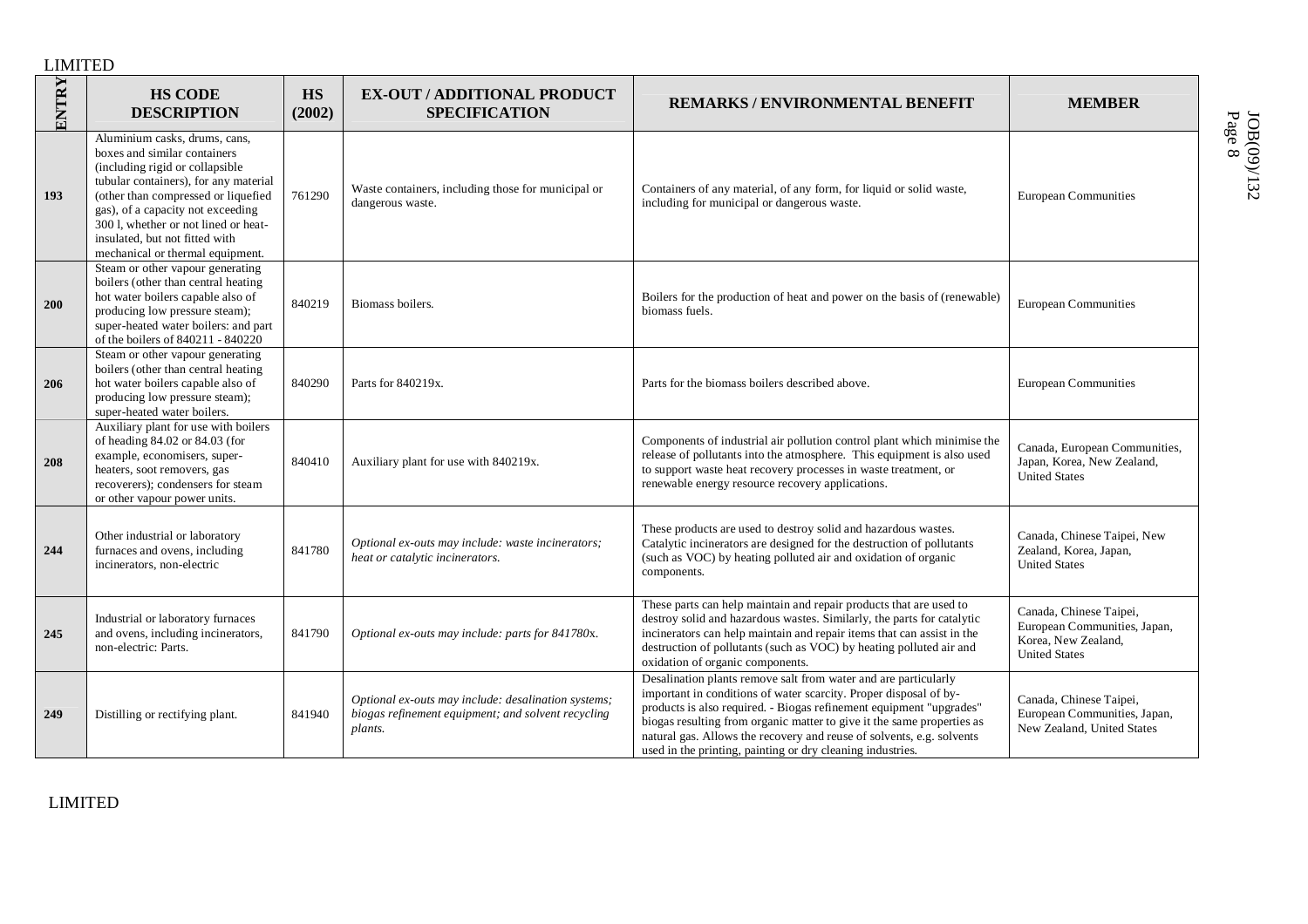| ENTRY | <b>HS CODE</b><br><b>DESCRIPTION</b>                                                                                                                        | HS<br>(2002) | <b>EX-OUT / ADDITIONAL PRODUCT</b><br><b>SPECIFICATION</b>                                                                                                     | <b>REMARKS/ENVIRONMENTAL BENEFIT</b>                                                                                                                                                                                                                                                                                                                                              | <b>MEMBER</b>                                                                         |
|-------|-------------------------------------------------------------------------------------------------------------------------------------------------------------|--------------|----------------------------------------------------------------------------------------------------------------------------------------------------------------|-----------------------------------------------------------------------------------------------------------------------------------------------------------------------------------------------------------------------------------------------------------------------------------------------------------------------------------------------------------------------------------|---------------------------------------------------------------------------------------|
| 263   | Machinery for cleaning or drying<br>bottles or other containers.                                                                                            | 842220       |                                                                                                                                                                | Used to clean and dry bottles so that they can be recycled and re-used.                                                                                                                                                                                                                                                                                                           | Canada, European Communities,<br>Japan, Korea, United States                          |
| 264   | Machinery for cleaning or drying<br>bottles or other containers: Parts.                                                                                     | 842290       | Parts for 842220.                                                                                                                                              | Parts are used to assemble and maintain the above equipment.                                                                                                                                                                                                                                                                                                                      | <b>European Communities</b>                                                           |
| 271   | Tamping machines and road rollers.                                                                                                                          | 842940       | Self-propelled sanitary landfill compactors.                                                                                                                   | Used in solid waste treatment or recycling.                                                                                                                                                                                                                                                                                                                                       | <b>United States</b>                                                                  |
| 277   | Hydraulic presses for working<br>metal.                                                                                                                     | 846291       | Shredders/balers/compactors for waste metals;<br>hydraulic.                                                                                                    | Assists in compacting and compressing metals, including for recycling.                                                                                                                                                                                                                                                                                                            | Japan, Korea, United States,<br><b>European Communities</b>                           |
| 279   | Splitting, slicing or paring<br>machines.                                                                                                                   | 846596       | Splitting, slicing or paring machines (specifically<br>portable recyclers (grinders/shredders) portable (wood<br>and waste recycling machinery).               | Used for recycling wood and other waste.                                                                                                                                                                                                                                                                                                                                          | <b>United States</b>                                                                  |
| 280   | Other machine tools not elsewhere<br>specified or included                                                                                                  | 846599       | Other parts of splitting, slicing or paring machines<br>(specifically tree delimber/ debarker/ chipper<br>machinery (portable recyclers (grinders/ shredders)) | Assists in recycling as with item 279.                                                                                                                                                                                                                                                                                                                                            | <b>United States</b>                                                                  |
| 281   | Parts and accessories suit, for use<br>solely/princ. with the machines of<br>84.62/84.63.                                                                   | 846694       | Parts for 846291x.                                                                                                                                             | See above for item 277.                                                                                                                                                                                                                                                                                                                                                           | <b>European Communities</b>                                                           |
| 285   | Crushing or grinding machines.                                                                                                                              | 847420       |                                                                                                                                                                | Used for solid waste treatment or recycling.                                                                                                                                                                                                                                                                                                                                      | Chinese Taipei                                                                        |
| 290   | Mixing, kneading, crushing,<br>grinding, screening, sifting,<br>homogenising, emulsifying or<br>stirring machines not elsewhere<br>specified in Chapter 84. | 847982       | Waste sorting, screening, crushing, grinding,<br>shredding, washing and compacting devices. Agitator<br>for wastewater treatment; flash mixer and flocculator. | Used to prepare waste for recycling; mixing of wastewater during<br>treatment; preparing organic waste for composting; (composting can<br>minimise the amount of waste going to landfill as well as recovering the<br>valuable nutrient and energy content of the waste).                                                                                                         | Chinese Taipei, European<br>Communities, Japan, Korea,<br>New Zealand, United States  |
| 291   | Machines and mechanical<br>appliances having individual<br>functions, not specified or included<br>elsewhere in this Chapter: Other.                        | 847989       |                                                                                                                                                                | Machines and appliances designed for a wide range of areas of<br>environmental management including waste, waste water, drinking<br>water production and soil remediation. In-vessel composting systems<br>can handle large amounts of waste and speed up decomposition. Trash<br>compactors reduce the volume of solid waste, allowing more efficient<br>transport and disposal. | Canada, Chinese Taipei,<br>European Communities, Japan,<br>New Zealand, United States |
| 292   | Parts of the mach. and mech. appls.<br>of 84.79                                                                                                             | 847990       | Parts for 847982x and 847989x.                                                                                                                                 | See the environmental benefit under entry 291.                                                                                                                                                                                                                                                                                                                                    | Canada, European Communities,<br>New Zealand, Japan,<br><b>United States</b>          |
| 315   | Other, including parts                                                                                                                                      | 850590       | Electromagnet; parts of magnetic separator; magnetic<br>pulley; suspended magnet and magnet drum.                                                              | Used to remove metal content from waste for recycling.                                                                                                                                                                                                                                                                                                                            | Canada, Chinese Taipei, Japan,<br>New Zealand, United States                          |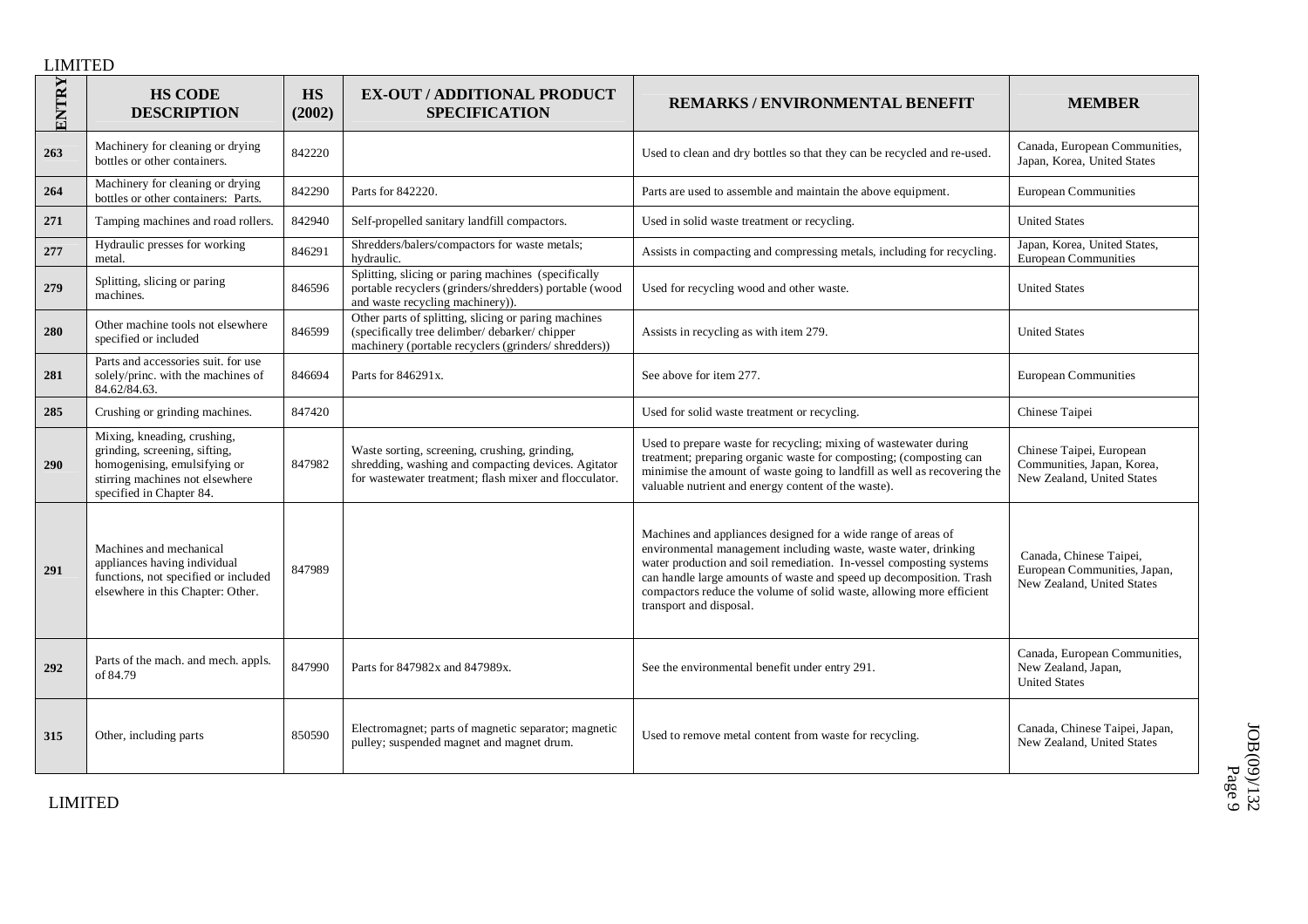| ENTRY | <b>HS CODE</b><br><b>DESCRIPTION</b>                                                                                                                 | <b>HS</b><br>(2002) | <b>EX-OUT / ADDITIONAL PRODUCT</b><br><b>SPECIFICATION</b>                              | <b>REMARKS / ENVIRONMENTAL BENEFIT</b>                                                                                                                                                                                   | <b>MEMBER</b>                                                                                          |
|-------|------------------------------------------------------------------------------------------------------------------------------------------------------|---------------------|-----------------------------------------------------------------------------------------|--------------------------------------------------------------------------------------------------------------------------------------------------------------------------------------------------------------------------|--------------------------------------------------------------------------------------------------------|
| 322   | Resistance heated furnaces and<br>ovens.                                                                                                             | 851410              | Optional ex-outs may include: waste incinerators and<br>heat or catalytic incinerators. | These products are used to destroy solid and hazardous wastes.<br>Catalytic incinerators are designed for the destruction of pollutants<br>(such as VOC) by heating polluted air and oxidation of organic<br>components. | Canada, Chinese Taipei, Japan,<br>New Zealand, United States                                           |
| 323   | Furnaces and ovens; functioning<br>by induction or dielectric loss.                                                                                  | 851420              | Optional ex-outs may include: waste incinerators and<br>heat or catalytic incinerators. | These products are used to destroy solid and hazardous wastes.<br>Catalytic incinerators are designed for the destruction of pollutants<br>(such as VOC) by heating polluted air and oxidation of organic<br>components. | New Zealand, Japan, Canada,<br>Korea, Chinese Taipei,<br><b>United States</b>                          |
| 324   | Other furnaces and ovens.                                                                                                                            | 851430              | Optional ex-outs may include: waste incinerators and<br>heat or catalytic incinerators. | Catalytic incinerators are designed for the destruction of pollutants<br>(such as VOC) by heating polluted air and oxidation of organic<br>components.                                                                   | Canada, Chinese Taipei,<br>European Communities, Japan,<br>New Zealand, United States                  |
| 325   | Parts of industrial or laboratory<br>electric furnaces and ovens: other<br>laboratory induction or dielectric<br>heating equipment.                  | 851490              | Optional ex outs include: Parts for 851410x, 851430x<br>and 851430x.                    | Parts for the equipment listed will facilitate the destruction of pollutants<br>(such as VOC) by heating polluted air and oxidation of organic<br>components.                                                            | Canada, Chinese Taipei, Japan,<br>Korea, New Zealand,<br><b>United States</b>                          |
|       |                                                                                                                                                      |                     | 3.                                                                                      | <b>CLEAN UP OR REMEDIATION OF SOIL AND WATER</b>                                                                                                                                                                         |                                                                                                        |
| 255   | Centrifuges, including centrifugal<br>dryers, other than cream separators<br>and clothes-dryers.                                                     | 842119              | Oil Skimmer.                                                                            | Equipment used to remove oil floating on water and is commonly used<br>for oil spill remediations                                                                                                                        | Canada, Japan, New Zealand,<br>United States, Korea,<br><b>European Communities</b>                    |
| 260   | Parts of centrifuges, including<br>centrifugal dryers.                                                                                               | 842191              | Parts for 842119x.                                                                      | Used for the maintenance and repair of equipment that removes oil<br>floating on water and is commonly used for oil spill remediation.                                                                                   | Canada, EC, Japan, Korea, New<br>Zealand, United States                                                |
| 327   | Electric space heating apparatus<br>and electric soil heating apparatus;<br>other.                                                                   | 851629              | Electric soil heating apparatus.                                                        | Use heat to disinfect or remove organic compounds (e.g. pesticides,<br>hydrocarbons) from soil, and to dry contaminated soil prior to treatment<br>processes.                                                            | Japan, Korea, New Zealand                                                                              |
| 383   | Other floating structures (for<br>example, rafts, tanks, coffer-dams,<br>landing-stages, buoys and beacons):<br>Other (other than inflatable rafts). | 890790              | Pollution protection booms, oil absorbent booms, oil<br>containment booms.              | Floating barriers to oil can prevent an oil slick from reaching sensitive<br>locations or spreading out further. Oil absorbents soak up and remove<br>the oil.                                                           | Canada, Chinese Taipei,<br>European Communities, Japan,<br>Korea, New Zealand,<br><b>United States</b> |
|       |                                                                                                                                                      |                     | 4. RENEWABLE ENERGY PLANT                                                               |                                                                                                                                                                                                                          |                                                                                                        |
| 173   | Towers and lattice masts.                                                                                                                            | 730820              | Wind turbine tower.                                                                     | Used to elevate and support a wind turbine for the generation of<br>renewable energy.                                                                                                                                    | United States,<br><b>European Communities</b>                                                          |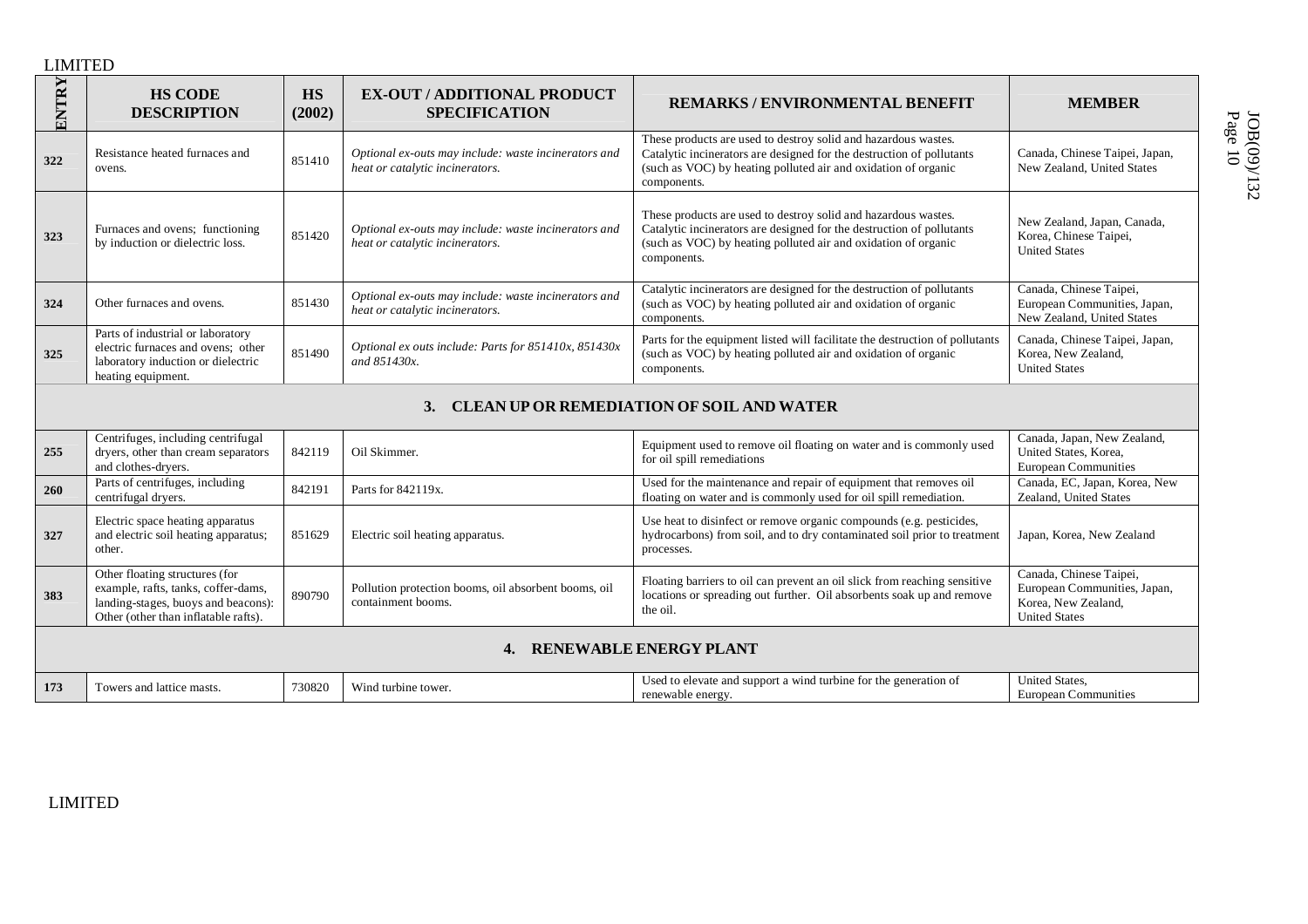| ENTRY | <b>HS CODE</b><br><b>DESCRIPTION</b>                                                                                                                                                                                                                                                                                     | <b>HS</b><br>(2002) | <b>EX-OUT / ADDITIONAL PRODUCT</b><br><b>SPECIFICATION</b>                                                                                                                                                                    | <b>REMARKS/ENVIRONMENTAL BENEFIT</b>                                                                                                                                                                  | <b>MEMBER</b>                                                                       |
|-------|--------------------------------------------------------------------------------------------------------------------------------------------------------------------------------------------------------------------------------------------------------------------------------------------------------------------------|---------------------|-------------------------------------------------------------------------------------------------------------------------------------------------------------------------------------------------------------------------------|-------------------------------------------------------------------------------------------------------------------------------------------------------------------------------------------------------|-------------------------------------------------------------------------------------|
| 192   | Aluminium reservoirs, tanks, vats<br>and similar containers, for any<br>material (other than compressed or<br>liquefied gas), of a capacity<br>exceeding 300 l, whether or not<br>lined or heat-insulated, but not<br>fitted with mechanical or thermal<br>equipment: tanks etc, over 300<br>litres capacity, aluminium. | 761100              | Optional ex-outs may include: Tanks or vats for<br>anaerobic digesters for biomass gasification; cisterns,<br>vats and reservoirs for waste and potable water; and<br>solar pre-heating storage tank.                         | Tanks, vats and containers for the production of biogas, waste water<br>management, drinking water production and solar thermal energy<br>purposes.                                                   | <b>United States.</b><br><b>European Communities</b>                                |
| 212   | Steam and other vapour turbines<br>(other than turbines for marine<br>propulsion): Of an output<br>exceeding 40 MW.                                                                                                                                                                                                      | 840681              | Optional ex-outs may include stationary steam<br>turbines over 40 MW; Low temperature/low pressure<br>steam turbines for geothermal heat pump systems; and<br>steam turbines for co-generation.                               | Turbines designed for the production of geothermal energy (renewable<br>energy) and co-generation ((CHP) which allows for a more effective<br>use of energy than conventional generation).            | <b>United States.</b><br><b>European Communities</b>                                |
| 213   | Steam turbines and other vapour<br>turbines (other than for marine<br>propulsion) of an output not<br>exceeding 40 MW.                                                                                                                                                                                                   | 840682              | Optional ex-outs may include stationary steam<br>turbines not over 40 MW; other vapour turbines; low<br>temperature/low pressure steam turbines for<br>geothermal heat pump systems; and steam turbines for<br>co-generation. | Steam turbines are used to drive electrical generators to derive electrical<br>power from environmental energy recovery operations. Note that these<br>have an output capacity "not exceeding 40 MW". | <b>United States.</b><br><b>European Communities</b>                                |
| 214   | Parts for steam and other vapour<br>turbines.                                                                                                                                                                                                                                                                            | 840690              | Optional ex-outs may include parts suitable for use<br>with stationary steam turbines over 40MW; stationary<br>steam turbines not over 40 MW, other vapour<br>turbines; parts for $840681x$ and $840682x$ .                   | Parts used for repair and maintenance of energy recovery turbines listed<br>in items 212 and 213 above.                                                                                               | <b>United States</b>                                                                |
| 218   | Hydraulic turbines and water<br>wheels of a power not exceeding<br>$1,000 \text{ kW}$ .                                                                                                                                                                                                                                  | 841011              |                                                                                                                                                                                                                               | Hydroelectric power generation produces no greenhouse gas emissions.                                                                                                                                  | Canada, European Communities,<br>Japan, Korea, New Zealand,<br><b>United States</b> |
| 221   | Hydraulic turbines, water wheels,<br>and regulators; parts, including<br>regulators.                                                                                                                                                                                                                                     | 841090              | Parts for 841011.                                                                                                                                                                                                             | Hydroelectric power generation produces no greenhouse gas emissions.                                                                                                                                  | Canada, European Communities,<br>Japan, Korea, New Zealand,<br><b>United States</b> |
| 222   | Other gas turbines of a power not<br>exceeding 5,000 kW.                                                                                                                                                                                                                                                                 | 841181              |                                                                                                                                                                                                                               | Gas turbines for electrical power generation from recovered landfill<br>gas, coal mine vent gas, or biogas (clean energy system). Note that<br>these turbines do "not exceed 5,000 kW".               | <b>United States</b>                                                                |
| 224   | Other gas turbines of a power<br>exceeding 5,000 kW.                                                                                                                                                                                                                                                                     | 841182              |                                                                                                                                                                                                                               | Gas turbines for electrical power generation from recovered landfill<br>gas, coal mine vent gas, or biogas (clean energy system). Note that<br>these turbines do "exceed 5,000 kW".                   | <b>United States</b>                                                                |
| 247   | Instantaneous or storage water<br>heaters, non-electric (other than<br>instantaneous gas water heaters).                                                                                                                                                                                                                 | 841919              | Solar water heaters.                                                                                                                                                                                                          | Uses solar thermal energy to heat water, producing no pollution. Use of<br>solar water heating displaces the burning of other, pollution-creating<br>fuels.                                           | Canada, European Communities,<br>Japan, New Zealand,<br><b>United States</b>        |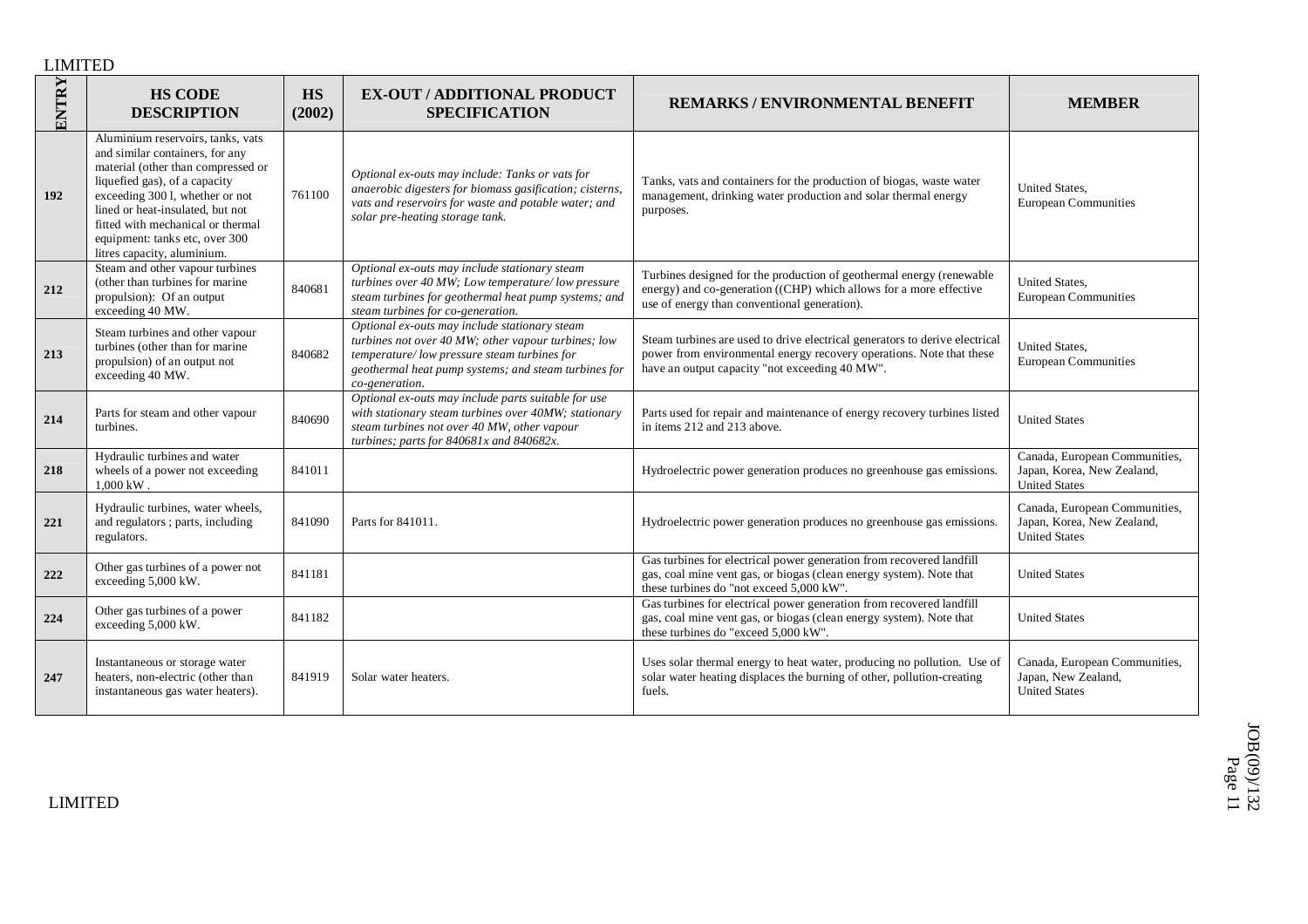| ENTRY | <b>HS CODE</b><br><b>DESCRIPTION</b>                                                                                                                                                                                           | HS<br>(2002) | <b>EX-OUT / ADDITIONAL PRODUCT</b><br><b>SPECIFICATION</b>                                                                                                                                                                                                                                                                                                                                | REMARKS / ENVIRONMENTAL BENEFIT                                                                                                                                                                                                                                                                                                   | <b>MEMBER</b>                                                                             |
|-------|--------------------------------------------------------------------------------------------------------------------------------------------------------------------------------------------------------------------------------|--------------|-------------------------------------------------------------------------------------------------------------------------------------------------------------------------------------------------------------------------------------------------------------------------------------------------------------------------------------------------------------------------------------------|-----------------------------------------------------------------------------------------------------------------------------------------------------------------------------------------------------------------------------------------------------------------------------------------------------------------------------------|-------------------------------------------------------------------------------------------|
| 253   | Parts of machinery, plant and<br>equipment of heading No 84.19                                                                                                                                                                 | 841990       | Optional ex-outs may include: Parts for 8419.19 ex,<br>including for solar boiler/water heater; insulation,<br>temperature sensor for solar boiler/water heater;<br>Differential temperature controller for solar<br>boiler/water heater; Evacuated glass tubes for solar<br>boiler/water heater; Heat pipes for solar boiler/water<br>heater. Parts of 841940x, 841950x, 841960, 841989x | Parts used in the maintenance and repair of solar water heaters (etc).<br>which use solar thermal energy to heat water, producing no pollution.<br>Use of solar water heating displaces the burning of other, pollution-<br>creating fuels.                                                                                       | Canada, Japan                                                                             |
| 300   | Gears and gearing, other than<br>toothed wheels, chain sprockets and<br>other transmission elements<br>presented separately; ball or roller<br>screws; gear boxes and other speed<br>changers, including torque<br>converters. | 848340       | Gearboxes for wind turbines.                                                                                                                                                                                                                                                                                                                                                              | Gearboxes transform the (relatively slow) rotation of the blades of wind<br>turbines into the speed required to produce (renewable) electricity                                                                                                                                                                                   | United States,<br><b>European Communities</b>                                             |
| 301   | Clutches and shaft couplings<br>(including universal joints).                                                                                                                                                                  | 848360       | Clutches and shaft couplings imported for use with<br>wind turbines to produce electricity.                                                                                                                                                                                                                                                                                               | Used for initial assembly, repair, and maintenance of wind energy<br>systems                                                                                                                                                                                                                                                      | <b>United States</b>                                                                      |
| 305   | AC generators (alternators), of an<br>output not exceeding 75 kVA                                                                                                                                                              | 850161       |                                                                                                                                                                                                                                                                                                                                                                                           | Used in conjunction with boiler and turbines (also listed here) to<br>generate electricity in renewable energy plants. Must use these turbines<br>and generators in combination to produce electricity from renewable<br>fuels (e.g., biomass). Size is "not exceeding 75 kVA".                                                   | <b>United States</b>                                                                      |
| 306   | AC generators (alternator), of an<br>output exceeding 75 kVA but not<br>exceeding 375 kVA                                                                                                                                      | 850162       |                                                                                                                                                                                                                                                                                                                                                                                           | Used in conjunction with boiler and turbines (also listed under items<br>212 and 213) to generate electricity in renewable energy plants. Must<br>use these turbines and generators in combination to produce electricity<br>from renewable fuels (e.g., biomass). Size is "exceeding 75 kVA but<br>not exceeding 375 kVA"        | <b>United States</b>                                                                      |
| 307   | AC generators (alternator), of an<br>output exceeding 375 kVA but not<br>exceeding 750 kVA                                                                                                                                     | 850163       |                                                                                                                                                                                                                                                                                                                                                                                           | Used in conjunction with boiler and turbines (also listed here under<br>items 212 and 213) to generate electricity in renewable energy plants.<br>Must use these turbines and generators in combination to produce<br>electricity from renewable fuels (e.g., biomass). Size is "exceeding 375<br>kVA but not exceeding 750 kVA." | <b>United States</b>                                                                      |
| 308   | AC generators (alternator), of an<br>output exceeding 750 kVA                                                                                                                                                                  | 850164       |                                                                                                                                                                                                                                                                                                                                                                                           | Used in conjunction with boiler and turbines (also listed under items<br>212 and 213) to generate electricity in renewable energy plants. Must<br>use these turbines and generators in combination to produce electricity<br>from renewable fuels (e.g., biomass). Size is "exceeding 750 kVA."                                   | <b>United States</b>                                                                      |
| 310   | Other electric generating sets:<br>Wind-powered.                                                                                                                                                                               | 850231       |                                                                                                                                                                                                                                                                                                                                                                                           | Electricity generation from a renewable resource (wind).                                                                                                                                                                                                                                                                          | Canada, European Communities,<br>Japan, New Zealand, Switzerland,<br><b>United States</b> |

Page JOB(09)/132 12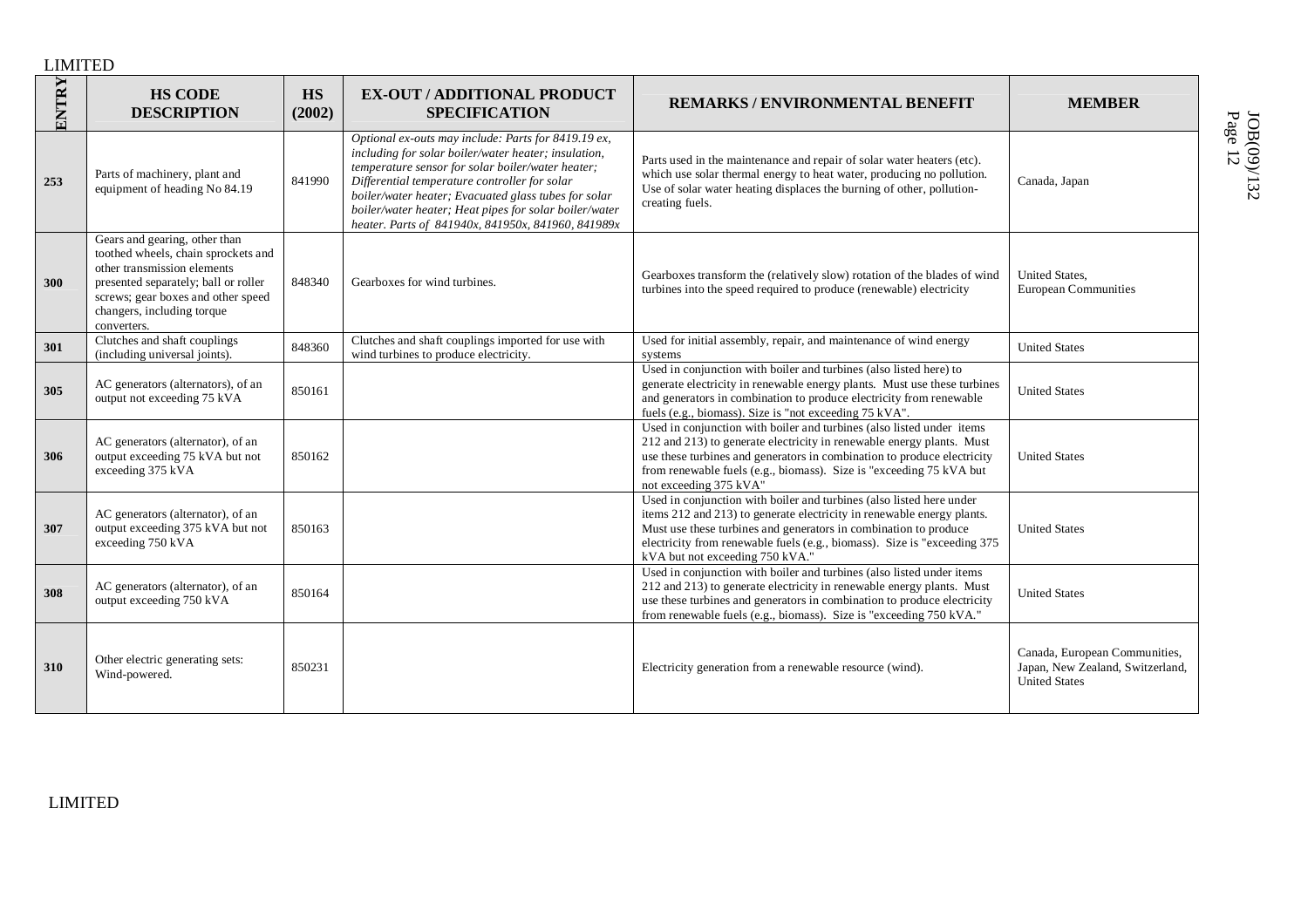| ENTRY | <b>HS CODE</b><br><b>DESCRIPTION</b>                                                                                                                                                                                                                                                                                                                                                                               | <b>HS</b><br>(2002) | <b>EX-OUT / ADDITIONAL PRODUCT</b><br><b>SPECIFICATION</b>                                                                                                                                                                                                                                             | <b>REMARKS / ENVIRONMENTAL BENEFIT</b>                                                                                                                                                                                                                                                                                                                                                                                                                                          | <b>MEMBER</b>                                                                |
|-------|--------------------------------------------------------------------------------------------------------------------------------------------------------------------------------------------------------------------------------------------------------------------------------------------------------------------------------------------------------------------------------------------------------------------|---------------------|--------------------------------------------------------------------------------------------------------------------------------------------------------------------------------------------------------------------------------------------------------------------------------------------------------|---------------------------------------------------------------------------------------------------------------------------------------------------------------------------------------------------------------------------------------------------------------------------------------------------------------------------------------------------------------------------------------------------------------------------------------------------------------------------------|------------------------------------------------------------------------------|
| 311   | Electric generating sets and rotary<br>convertors: other                                                                                                                                                                                                                                                                                                                                                           | 850239              | Optional ex-outs may include: combined heat and<br>power systems using biomass and/or biogas; Portable<br>solar power generation equipment; solar power<br>electric generating sets; Small hydro powered<br>generating plant; Wave power generating plant; and<br>Gas turbine sets for biomass plants. | Combined heat and power systems produce usable power (usually<br>electricity) and heat at the same time. Micro combined heat and power<br>systems are very efficient for domestic use, particularly in places where<br>reticulated natural gas and hot water central heating are the norm.<br>Distributed generation' also minimises transmission losses through<br>national grids, reducing the need to increase centralised generating<br>capacity and transmission networks. | New Zealand, European<br>Communities, United States                          |
| 313   | Parts suitable for use solely or<br>principally with the machines of<br>heading 85.01 or 85.02.                                                                                                                                                                                                                                                                                                                    | 850300              | Parts for 850231 and optional ex-out may include :<br>850239x.                                                                                                                                                                                                                                         | Parts of the generators and generating sets listed under item 310 (for<br>renewable energy systems). Relevant parts include for instance nacelles<br>and blades for wind turbines.                                                                                                                                                                                                                                                                                              | European Communities,<br>Switzerland, United States                          |
| 314   | Static converters                                                                                                                                                                                                                                                                                                                                                                                                  | 850440              | Inverters for use with machines of 850239 and 854140<br>to produce electricity.                                                                                                                                                                                                                        | Converts solar energy into electricity and can be used to convert DC<br>current from the photovoltaic/solar cells into conventional AC<br>electricity which can run many household and office products such as,<br>kitchen appliances, microwaves, TV's, radios, computers and so on.                                                                                                                                                                                           | European Communities,<br><b>United States</b>                                |
| 344   | Photosensitive semiconductor<br>devices, including photovoltaic<br>cells whether or not assembled in<br>modules or made up into panels;<br>light emitting diodes.                                                                                                                                                                                                                                                  | 854140              | Photovoltaic cells, modules and panels.                                                                                                                                                                                                                                                                | Solar photovoltaic cells generate electricity in an environmentally<br>benign manner (with no emissions, noise or heat generated). They are<br>particularly suited to electricity generation in locations remote from an<br>electricity grid.                                                                                                                                                                                                                                   | Canada, European Communities,<br>Japan, New Zealand,<br><b>United States</b> |
| 384   | Optical fibres and optical fibre<br>bundles; optical fibre cables other<br>than those of heading 85.44; sheets<br>and plates of polarising material;<br>lenses (including contact lenses),<br>prisms, mirrors and other optical<br>elements, of any material,<br>unmounted, other than such<br>elements of glass not optically<br>worked: Other: Lenses prisms<br>mirrors optical element not<br>optically worked. | 900190              | Solar concentrator systems.                                                                                                                                                                                                                                                                            | Used to concentrate and intensify solar power in a solar energy system.                                                                                                                                                                                                                                                                                                                                                                                                         | <b>United States</b>                                                         |
| 385   | Lenses, prisms, mirrors and other<br>optical elements, of any material,<br>mounted, being parts of or fittings<br>for instruments or apparatus, other<br>than such elements of glass not<br>optically worked: Other: Prism,<br>mirrors, mounted and parts and<br>accessories, not elsewhere specified<br>or included                                                                                               | 900290              | Solar concentrator systems.                                                                                                                                                                                                                                                                            | Used to concentrate and intensify solar power in a solar energy system.                                                                                                                                                                                                                                                                                                                                                                                                         | <b>United States</b>                                                         |
| 435   | Automatic regulating or controlling<br>instruments, other                                                                                                                                                                                                                                                                                                                                                          | 903289              | Optional ex-outs may include: Heliostats, temperature<br>sensor for solar boiler/water heater; Differential<br>temperature controller for solar boiler/water heater.                                                                                                                                   | These include other automatic voltage and current regulators which<br>have renewable energy applications as well as other process control<br>instruments and apparatus for temperature, pressure, flow and level, and<br>humidity applications.                                                                                                                                                                                                                                 | Canada, Japan, Korea, New<br>Zealand, United States                          |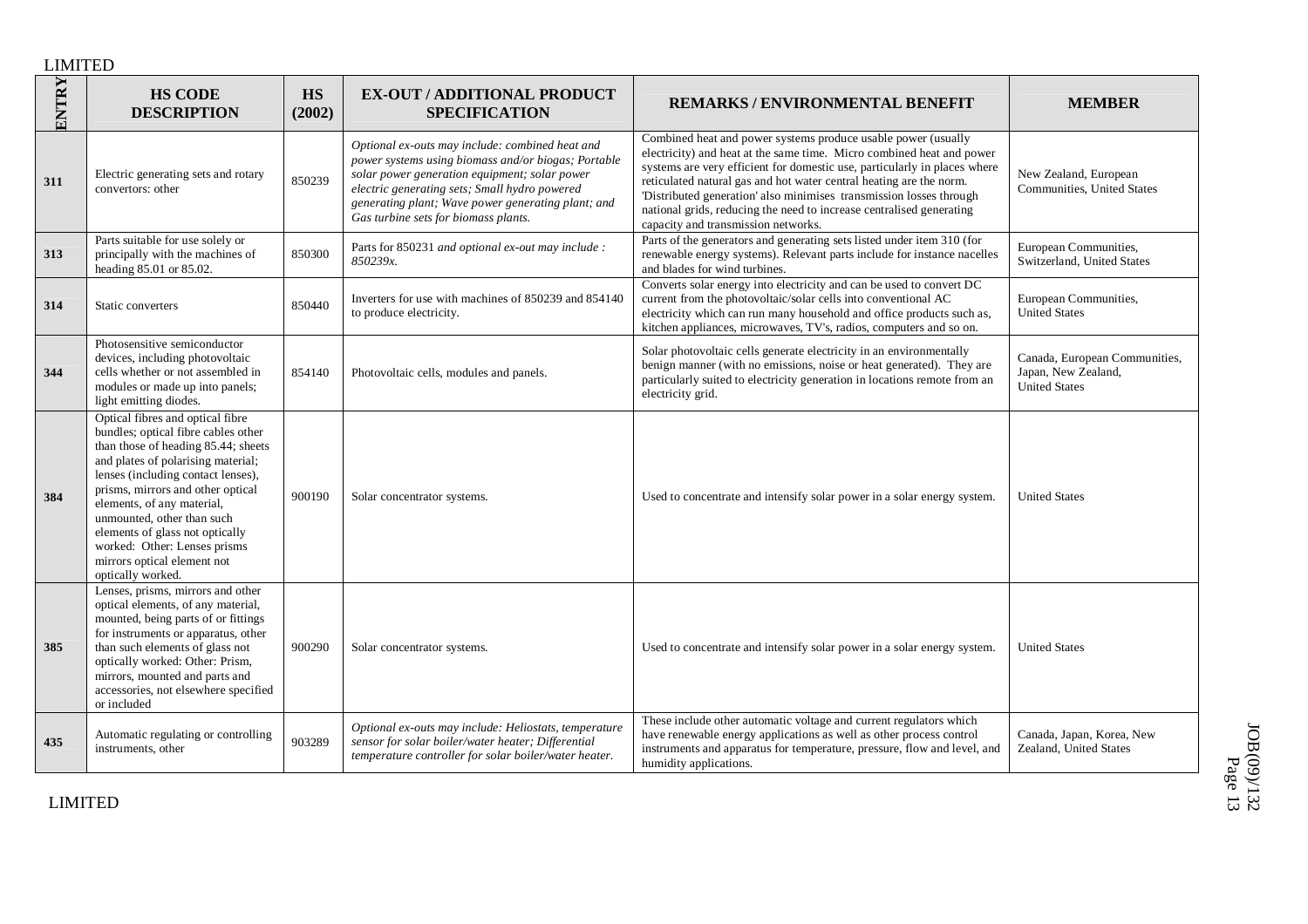| ENTRY | <b>HS CODE</b><br><b>DESCRIPTION</b>                                                                                                                                                                                                                                                                                                           | HS<br>(2002)                       | <b>EX-OUT / ADDITIONAL PRODUCT</b><br><b>SPECIFICATION</b>                         | <b>REMARKS/ENVIRONMENTAL BENEFIT</b>                                                                                                                                                                                                                                       | <b>MEMBER</b>                                                                |
|-------|------------------------------------------------------------------------------------------------------------------------------------------------------------------------------------------------------------------------------------------------------------------------------------------------------------------------------------------------|------------------------------------|------------------------------------------------------------------------------------|----------------------------------------------------------------------------------------------------------------------------------------------------------------------------------------------------------------------------------------------------------------------------|------------------------------------------------------------------------------|
| 456   | Boards, panels, consoles, desks,<br>cabinets and other bases, equipped<br>with 2 or more app. of 85.35/85.36,<br>for electrical control, for a voltage<br>not exceeding 1000V                                                                                                                                                                  | 853710                             | Photovoltaic system controller.                                                    | Device to control the functioning of the PV system.                                                                                                                                                                                                                        | <b>European Communities</b>                                                  |
| 457   | Electric accumulators, including<br>separators thereof, whether or not<br>rect. (incl. square), lead-acid<br>(exclusive of 8507.10)                                                                                                                                                                                                            | 850720                             | Deep discharge (solar) battery.                                                    | Provides for energy storage in off-grid PV systems. Are designed to be<br>discharged down to 50per cent or more without damage so that they can<br>supply power over a long period of time.                                                                                | <b>European Communities</b>                                                  |
| 475   | Compression-type refrigerating,<br>freezing equipment whose<br>condensers are heat exchangers;<br>Refrigerating, freezing equipment<br>not elsewhere specified in 84.18;<br>heat pumps and Air-conditioning<br>machines incorporating a<br>refrigerating unit and a valve for<br>reversal of the cooling/heat cycle<br>(reversible heat pumps) | 841861;<br>841869<br>and<br>841581 | Geothermal heat pump system.                                                       | Such systems transfer ("pump") the heat available in land and water<br>masses to either heat or cool buildings.                                                                                                                                                            | <b>European Communities</b>                                                  |
|       |                                                                                                                                                                                                                                                                                                                                                |                                    | 5. HEAT AND ENERGY MANAGEMENT                                                      |                                                                                                                                                                                                                                                                            |                                                                              |
| 154   | Glass fibres (including glass wool)<br>and articles thereof (for example,<br>yarn, woven fabrics): Mats                                                                                                                                                                                                                                        | 701931                             | Mats for soundproofing and thermal insulation of<br>buildings.                     | These mats help save energy and reduce noise levels in buildings.                                                                                                                                                                                                          | <b>European Communities</b>                                                  |
| 250   | Heat exchange units, whether or not<br>electrically heated                                                                                                                                                                                                                                                                                     | 841950                             | Optional ex-out may include heat exchangers for use<br>in renewable energy system. | Some heat exchangers are specifically designed for use in relation to<br>renewable energy sources such as geothermal energy.                                                                                                                                               | Canada, European Communities,<br>Japan, United States                        |
| 412   | Gas meters -including calibrating<br>meters thereof                                                                                                                                                                                                                                                                                            | 902810                             |                                                                                    | Meters are necessary to measure and regulate use and hence enable<br>more efficient use of the resource. In particular, these gas meters are<br>generally designed for use with natural gas and propane, but may<br>include those designed for other gases such as helium. | Canada, European Communities,<br>Japan, New Zealand,<br><b>United States</b> |
| 413   | Liquid meters including calibrating<br>meters thereof                                                                                                                                                                                                                                                                                          | 902820                             | Optional ex-out may include: Water consumption<br>meters.                          | These liquid meters include those designed to measure potable water<br>consumption to allocate costs, assist the financial management of water<br>systems, and encourage conservation of a scarce resource.                                                                | Canada, European Communities,<br>Japan, New Zealand,<br><b>United States</b> |
| 414   | Electricity meters                                                                                                                                                                                                                                                                                                                             | 902830                             |                                                                                    | These products include those designed to measure electricity flow in<br>residential, commercial, and industrial consumption of electricity.                                                                                                                                | Canada, Japan, New Zealand,<br><b>United States</b>                          |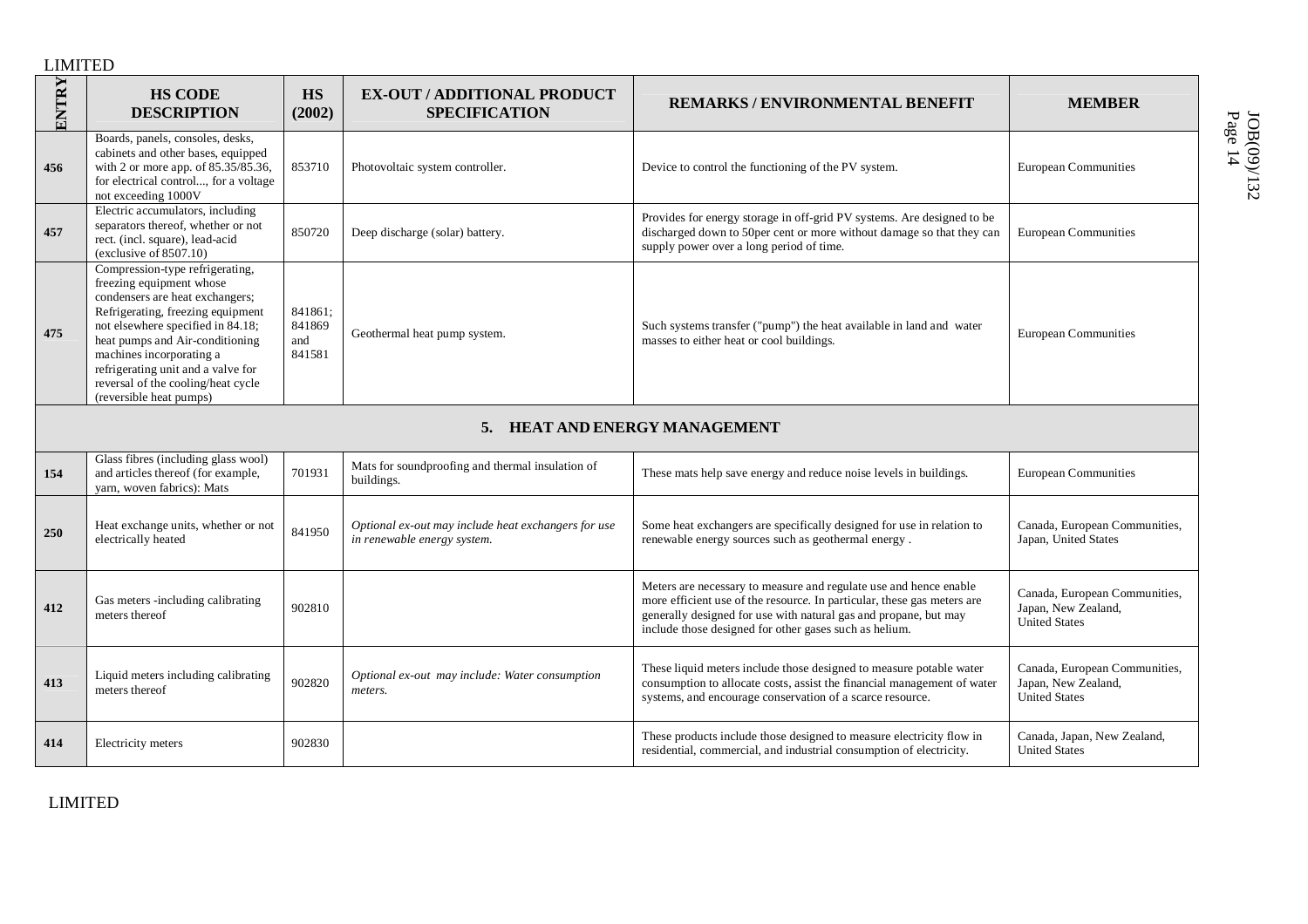| ENTRY | <b>HS CODE</b><br><b>DESCRIPTION</b>                                                                                                                                                                                                                                                                                                                                                                                                                                                                                                          | <b>HS</b><br>(2002)    | <b>EX-OUT / ADDITIONAL PRODUCT</b><br><b>SPECIFICATION</b>                                                                                                                                                                                                                                                                                        | <b>REMARKS/ENVIRONMENTAL BENEFIT</b>                                                                                                                                                                                                                                                                                                    | <b>MEMBER</b>                                                                       |
|-------|-----------------------------------------------------------------------------------------------------------------------------------------------------------------------------------------------------------------------------------------------------------------------------------------------------------------------------------------------------------------------------------------------------------------------------------------------------------------------------------------------------------------------------------------------|------------------------|---------------------------------------------------------------------------------------------------------------------------------------------------------------------------------------------------------------------------------------------------------------------------------------------------------------------------------------------------|-----------------------------------------------------------------------------------------------------------------------------------------------------------------------------------------------------------------------------------------------------------------------------------------------------------------------------------------|-------------------------------------------------------------------------------------|
| 415   | Parts and accessories for articles of<br>subheading 9028:                                                                                                                                                                                                                                                                                                                                                                                                                                                                                     | 902890                 | Optional ex-out may include: Parts for 902810,<br>902820[x], 902830.                                                                                                                                                                                                                                                                              | These are parts and accessories for the gas, liquid, and electricity<br>meters classified in 9028 and described above.                                                                                                                                                                                                                  | Japan, Korea, New Zealand,<br>United States, Canada,<br><b>European Communities</b> |
|       |                                                                                                                                                                                                                                                                                                                                                                                                                                                                                                                                               |                        |                                                                                                                                                                                                                                                                                                                                                   | WASTE WATER MANAGEMENT AND POTABLE WATER TREATMENT                                                                                                                                                                                                                                                                                      |                                                                                     |
| 116   | Non wovens, whether or not<br>impregnated, coated, covered or<br>laminated: Of man-made filaments:<br>Weighing more than 150 g/m2.                                                                                                                                                                                                                                                                                                                                                                                                            | 560314                 | Landfill drainage mats, Fabric of polyethylene,<br>polypropylene, or nylon for filtering wastewater, Filter<br>cloth (PE, PP, Nylon) Filter bag (sleeve).                                                                                                                                                                                         | Used to ensure efficient leachate or gas landfill drainage.                                                                                                                                                                                                                                                                             | Chinese Taipei, European<br>Communities,<br><b>United States</b>                    |
| 146   | Ceramic sinks, wash basins, wash<br>basin pedestals,<br>baths, bidets, water closet pans,<br>flushing cisterns,<br>urinals and similar sanitary fixtures:<br>Of porcelain or china.                                                                                                                                                                                                                                                                                                                                                           | 691010                 | Waterless urinal, composting toilet.                                                                                                                                                                                                                                                                                                              | Waterless urinals and composting toilets minimise water use.<br>Composting toilets also provide self contained sewage treatment on<br>site, with no need for sewers and treatment plants. These items also do<br>not pollute ground or surface water or soil (unlike septic tanks or pit<br>latrines) and produce safe, useful compost. | New Zealand                                                                         |
| 165   | Tubes, pipes and hollow profiles, of<br>cast iron:                                                                                                                                                                                                                                                                                                                                                                                                                                                                                            | 730300                 | Cast iron pipes, gutters and manholes for waste and<br>potable water applications.                                                                                                                                                                                                                                                                | These items facilitate the delivery of safe drinking water and sanitation.                                                                                                                                                                                                                                                              | <b>European Communities</b>                                                         |
| 167   | Tubes, pipes and hollow profiles,<br>seamless, of iron (other than cast<br>iron) or steel: Other than Line pipe<br>of a kind used for oil or gas<br>pipelines.                                                                                                                                                                                                                                                                                                                                                                                | 730431<br>to<br>730490 | Iron or steel pipes, gutters and manholes for waste and<br>potable water applications.                                                                                                                                                                                                                                                            | These items facilitate the delivery of safe drinking water and sanitation.                                                                                                                                                                                                                                                              | <b>European Communities</b>                                                         |
| 170   | Other tubes, pipes and hollow<br>profiles (for example, open seam or<br>welded, riveted or similarly closed),<br>of iron or steel: Other:                                                                                                                                                                                                                                                                                                                                                                                                     | 730630<br>to<br>730690 | Iron or steel pipes gutters and manholes for waste and<br>potable water applications.                                                                                                                                                                                                                                                             | These items facilitate the delivery of safe drinking water and sanitation                                                                                                                                                                                                                                                               | <b>European Communities</b>                                                         |
| 174   | Reservoirs, tanks, vats and similar<br>containers for any material (other<br>than compressed or liquefied gas),<br>of iron or steel, of a capacity<br>exceeding 300 l, whether or not<br>lined or heat-insulated, but not<br>fitted with mechanical or thermal<br>equipment; Tanks etc, over 300<br>litres capacity, iron or steel;<br>Reservoirs, tanks, vats and similar<br>containers, capacity >300L, iron or<br>steel (ex liq/compr gas type);<br>Reservoirs, tanks, vats and similar<br>containers, of iron or steel, $> 300$<br>litres | 730900                 | Optional ex-outs may include: Tanks or vats for<br>anaerobic digesters for biomass gasification; Solar<br>pre-heating storage tank;; Waste containers including<br>those for municipal or hazardous waste; Cisterns, vats<br>and reservoirs for safe storage of drinking water;<br>Septic tanks, vats and reservoirs for wastewater<br>treatment. | Containers of any material, of any form, for liquid or solid waste,<br>including for municipal or dangerous waste. The containers can be of<br>assistance in the conversion of waste to gas, which can be used to<br>generate energy.                                                                                                   | Canada, European Communities,<br>Korea, United States                               |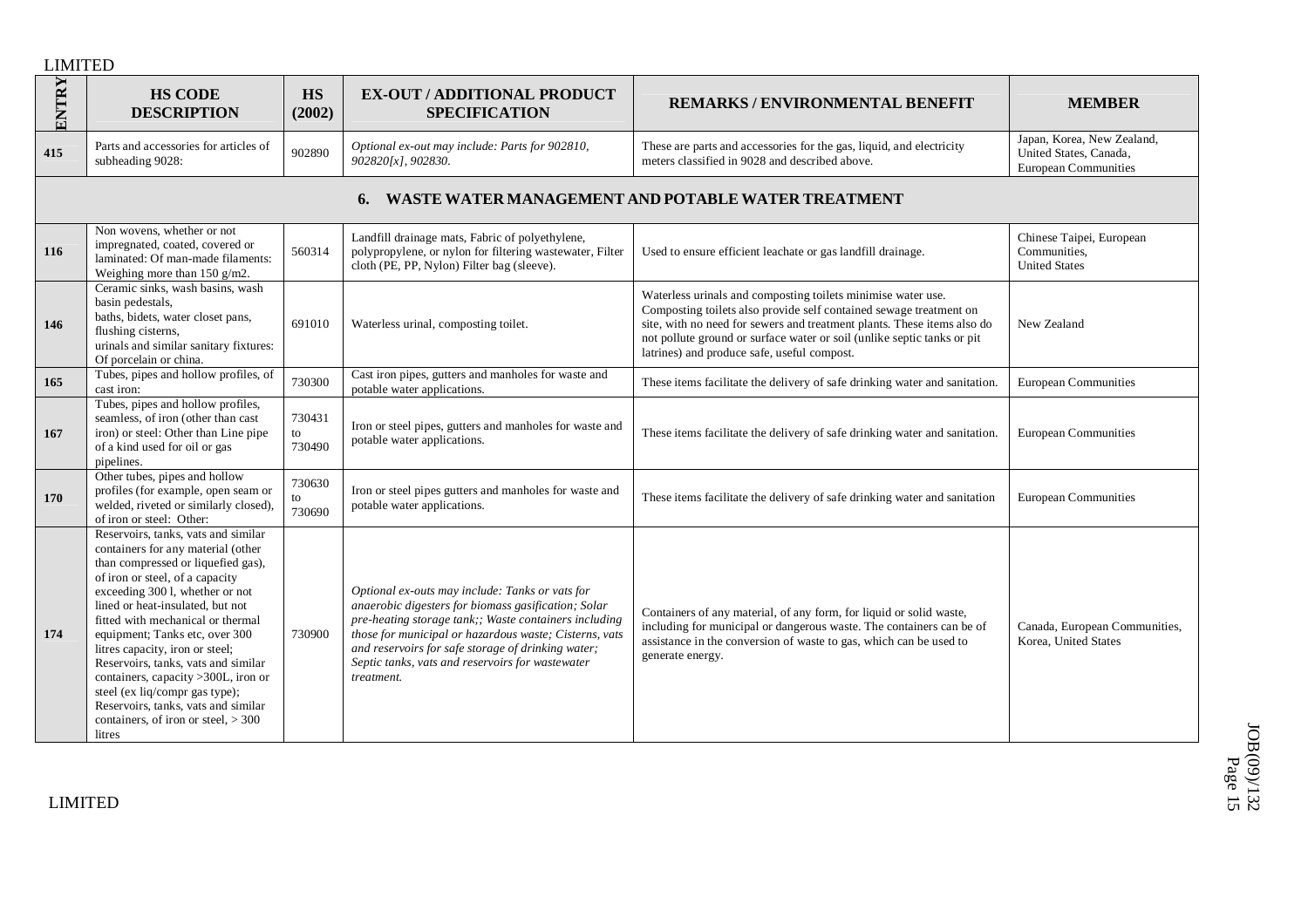| ENTRY | <b>HS CODE</b><br><b>DESCRIPTION</b>                                                                                                                                                                                                                                                                                                                                                                                                                                                                             | <b>HS</b><br>(2002) | <b>EX-OUT / ADDITIONAL PRODUCT</b><br><b>SPECIFICATION</b>                                          | <b>REMARKS/ENVIRONMENTAL BENEFIT</b>                                                                                                                                                  | <b>MEMBER</b>                                                          |
|-------|------------------------------------------------------------------------------------------------------------------------------------------------------------------------------------------------------------------------------------------------------------------------------------------------------------------------------------------------------------------------------------------------------------------------------------------------------------------------------------------------------------------|---------------------|-----------------------------------------------------------------------------------------------------|---------------------------------------------------------------------------------------------------------------------------------------------------------------------------------------|------------------------------------------------------------------------|
| 175   | Tanks, casks, drums, cans, boxes<br>and similar containers, for any<br>material (other than compressed or<br>liquefied gas), of iron or steel, of a<br>capacity not exceeding 300 l,<br>whether or not lined or heat-<br>insulated, but not fitted with<br>mechanical or thermal equipment:<br>Of a capacity of 50 l or more:<br>Composting systems of organic<br>matter.                                                                                                                                        | 731010              | Waste containers including those for municipal or<br>hazardous waste. Waste silos.                  | For handling and storage of wastewater/sewage during treatment.<br>Containers of any material, of any form, for liquid or solid waste,<br>including for municipal or dangerous waste. | Canada, European Communities,<br>Korea, New Zealand                    |
| 177   | Tanks, casks, drums, cans, boxes<br>and similar containers, for any<br>material (other than compressed or<br>liquefied gas), of iron or steel, of a<br>capacity not exceeding 300 l,<br>whether or not lined or heat-<br>insulated, but not fitted with<br>mechanical or thermal equipment:<br>Of a capacity of less than 50 l:<br>Other (excluding containers fitted<br>with mechanical or thermal<br>equipment, and cans); Other cans<br>which are to be closed by soldering<br>or crimping, capacity less 50L | 731029              | Waste containers, whether or not combined with a<br>compactor.                                      | Containers of any material, of any form, for liquid or solid waste,<br>including for municipal or dangerous waste.                                                                    | Canada, European Communities,<br>Korea                                 |
| 185   | Sanitary ware and parts thereof, of<br>iron or steel: Exclusive of 732410 -<br>732429.                                                                                                                                                                                                                                                                                                                                                                                                                           | 732490              | Water saving shower.<br>Water closet pans<br>and flushing cisterns/urinals including dry closets.   | Water conserving showers (provided with a specific water-efficiency<br>shower head) and dry closets (operating on the basis of composting) are<br>designed to conserve water.         | <b>European Communities</b>                                            |
| 186   | Other cast articles of iron or steel;<br>of non-malleable cast iron                                                                                                                                                                                                                                                                                                                                                                                                                                              | 732510              | Sewage, water etc systems.                                                                          | These items facilitate the delivery of safe drinking water and sanitation                                                                                                             | Japan, Canada, Korea,<br>European Communities                          |
| 188   | Other articles of iron or steel:<br>Other.                                                                                                                                                                                                                                                                                                                                                                                                                                                                       | 732690              | Perforated buckets and similar articles of sheet used<br>to filter water at the entrance to drains. | These items facilitate the delivery of safe drinking water and sanitation,<br>which are key MDG priorities                                                                            | <b>European Communities</b>                                            |
| 229   | Hand pumps, other than those of<br>subheading 8413.11 or 8413.19                                                                                                                                                                                                                                                                                                                                                                                                                                                 | 841320              |                                                                                                     | For handling and transport of wastewater or slurries during treatment.                                                                                                                | Canada, Japan, Korea,<br>New Zealand                                   |
| 230   | Other reciprocating positive<br>displacement pumps                                                                                                                                                                                                                                                                                                                                                                                                                                                               | 841350              | Optional ex-out may include: Pumps for sewage and<br>wastewater treatment.                          | For handling and transport of wastewater or slurries during treatment.                                                                                                                | Canada, Japan, Korea, New<br>Zealand, United States                    |
| 231   | Other rotary positive displacement<br>pumps                                                                                                                                                                                                                                                                                                                                                                                                                                                                      | 841360              | Submersible mixer pump; screw type; flow volume<br>not less than 3m/3min.                           | For handling and transport of wastewater or slurries during treatment.                                                                                                                | Japan, New Zealand, United<br>States, Chinese Taipei, Canada,<br>Korea |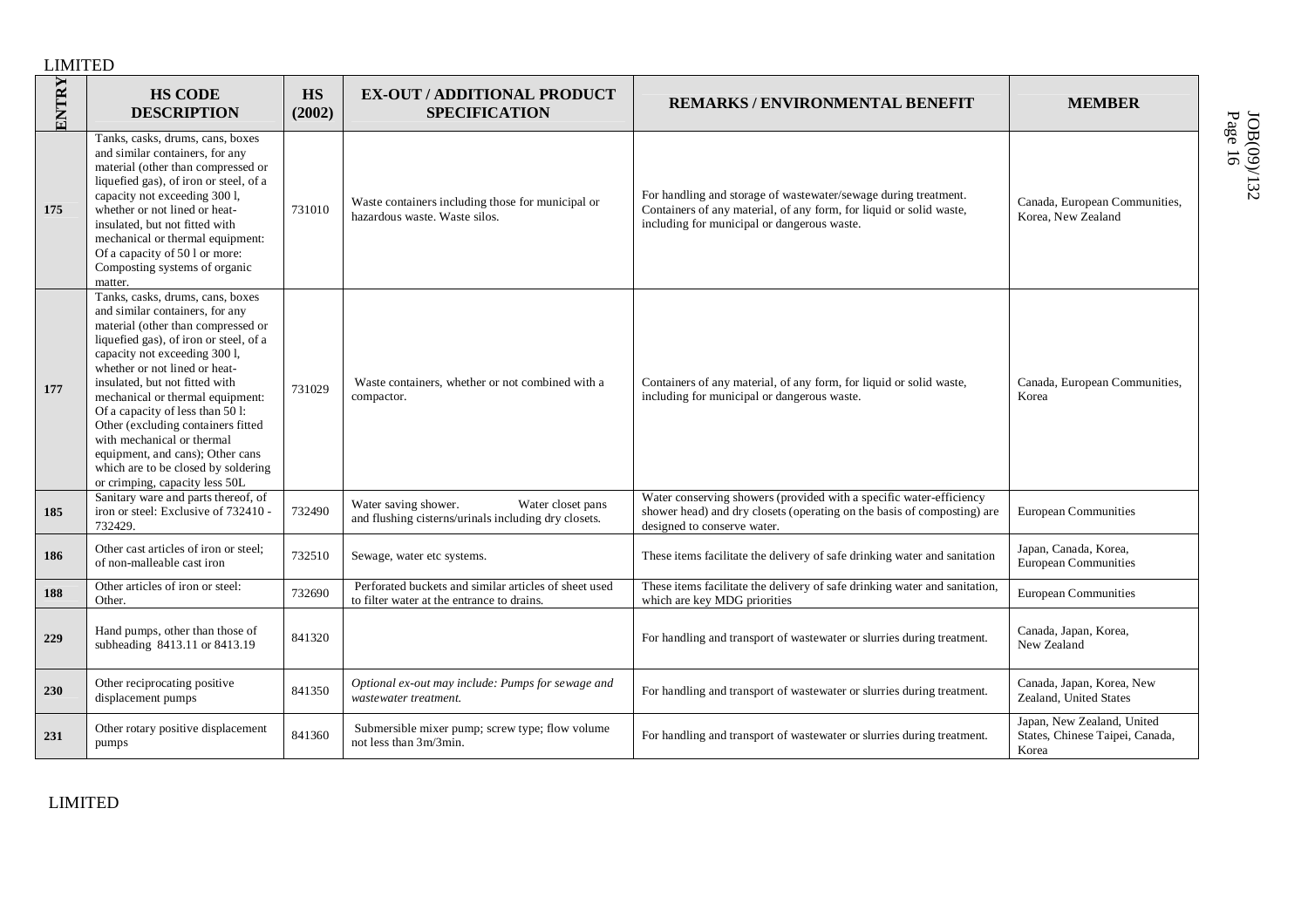| ENTRY      | <b>HS CODE</b><br><b>DESCRIPTION</b>                                                                                                                                                                                                                                       | HS<br>(2002)           | <b>EX-OUT / ADDITIONAL PRODUCT</b><br><b>SPECIFICATION</b>                                                                       | <b>REMARKS/ENVIRONMENTAL BENEFIT</b>                                                                                                                                                | <b>MEMBER</b>                                                                       |
|------------|----------------------------------------------------------------------------------------------------------------------------------------------------------------------------------------------------------------------------------------------------------------------------|------------------------|----------------------------------------------------------------------------------------------------------------------------------|-------------------------------------------------------------------------------------------------------------------------------------------------------------------------------------|-------------------------------------------------------------------------------------|
| 232        | Other centrifugal pumps                                                                                                                                                                                                                                                    | 841370                 | Centrifugal pumps (RFPP, PVDF, Ti, Viton, Seal)<br>lined to prevent corrosion; motor output power not<br>less than 0.4kw.        | For handling and transport of wastewater or slurries during treatment.                                                                                                              | Canada, Chinese Taipei, Japan,<br>Korea, New Zealand,<br><b>United States</b>       |
| 233        | Pumps for liquids, whether or not<br>fitted with a measuring device;<br>other pumps                                                                                                                                                                                        | 841381                 | Optional ex-outs may include: pumps integrated with<br>wind turbines; solar pumping system.                                      | Water handling equipment. Pumps are integral components of water<br>treatment plants.                                                                                               | Canada, European Communities,<br>Japan, Korea, New Zealand,<br><b>United States</b> |
| 248        | Dryers, other:                                                                                                                                                                                                                                                             | 841939                 | Sludge driers.                                                                                                                   | Device used in waste water management, which requires sludge to be<br>treated                                                                                                       | <b>European Communities</b>                                                         |
| 256.       | Filtering or purifying machinery<br>and apparatus for liquids: for<br>filtering or purifying water                                                                                                                                                                         | 842121                 |                                                                                                                                  | Used to filter and purify water for a variety of environmental, industrial<br>and scientific applications, including water treatment plants and<br>wastewater treatment facilities. | Canada, Chinese Taipei,<br>European Communities, Japan,<br>Korea, United States     |
| 257        | Filtering or purifying machinery<br>and apparatus for liquids: other.                                                                                                                                                                                                      | 842129                 |                                                                                                                                  | Used to remove contaminants from wastewater, by chemical recovery,<br>oil/water separation, screening or straining.                                                                 | Canada, European Communities,<br>Korea, Japan, New Zealand,<br><b>United States</b> |
| 261        | Centrifuges, including centrifugal<br>dryers; filtering or purifying<br>machinery and apparatus, for<br>liquids or gases: Parts (other than of<br>centrifuges and centrifugal<br>dryers): Filtering or purifying<br>machinery and apparatus for water<br>and parts thereof | 842199                 | Parts for 842121 and 842129.                                                                                                     | Including sludge belt filter presses and belt thickeners.                                                                                                                           | Canada, Chinese Taipei,<br>European Communities, Japan,<br>Korea, United States     |
| <b>270</b> | Other continuous-action elevators<br>and conveyors, for goods or<br>materials: Other, belt type.                                                                                                                                                                           | 842833                 | Optional ex-out may include troughed belt (cleat type)<br>conveyor, length above 4m, transfer capacity not less<br>than 20m3/hr. | For transport of waste around the treatment plant.                                                                                                                                  | Japan, Korea, New Zealand,<br>Chinese Taipei, United States                         |
| 294        | Pressure-reducing valves                                                                                                                                                                                                                                                   | 848110                 |                                                                                                                                  | For handling and transport of wastewater or slurries during treatment.                                                                                                              | Japan, New Zealand, Canada                                                          |
| 295        | Taps, cocks, valves and similar<br>appliances for pipes, boiler shells,<br>tanks, vats or the like, including<br>pressure-reducing valves and<br>thermostatically controlled valves<br>(other than parts).                                                                 | 848110<br>to<br>848180 | Optional ex-out may include: Taps, cocks and valves<br>for water and wastewater.                                                 | These items facilitate the delivery of safe drinking water and sanitation,<br>which are key MDG priorities.                                                                         | <b>European Communities</b>                                                         |
| 296        | Check (non-return) valves                                                                                                                                                                                                                                                  | 848130                 |                                                                                                                                  | For handling and transport of wastewater or slurries during treatment.                                                                                                              | Canada, Japan, New Zealand                                                          |
| 297        | Safety or relief valves                                                                                                                                                                                                                                                    | 848140                 |                                                                                                                                  | For handling and transport of wastewater or slurries during treatment.                                                                                                              | Canada, Japan, New Zealand                                                          |
| 298        | Other appliances for pipes, boiler<br>shells, tanks, vats or the like                                                                                                                                                                                                      | 848180                 |                                                                                                                                  | For handling and transport of wastewater or slurries during treatment<br>for those applied to wastewater facilities.                                                                | Japan, New Zealand, Canada                                                          |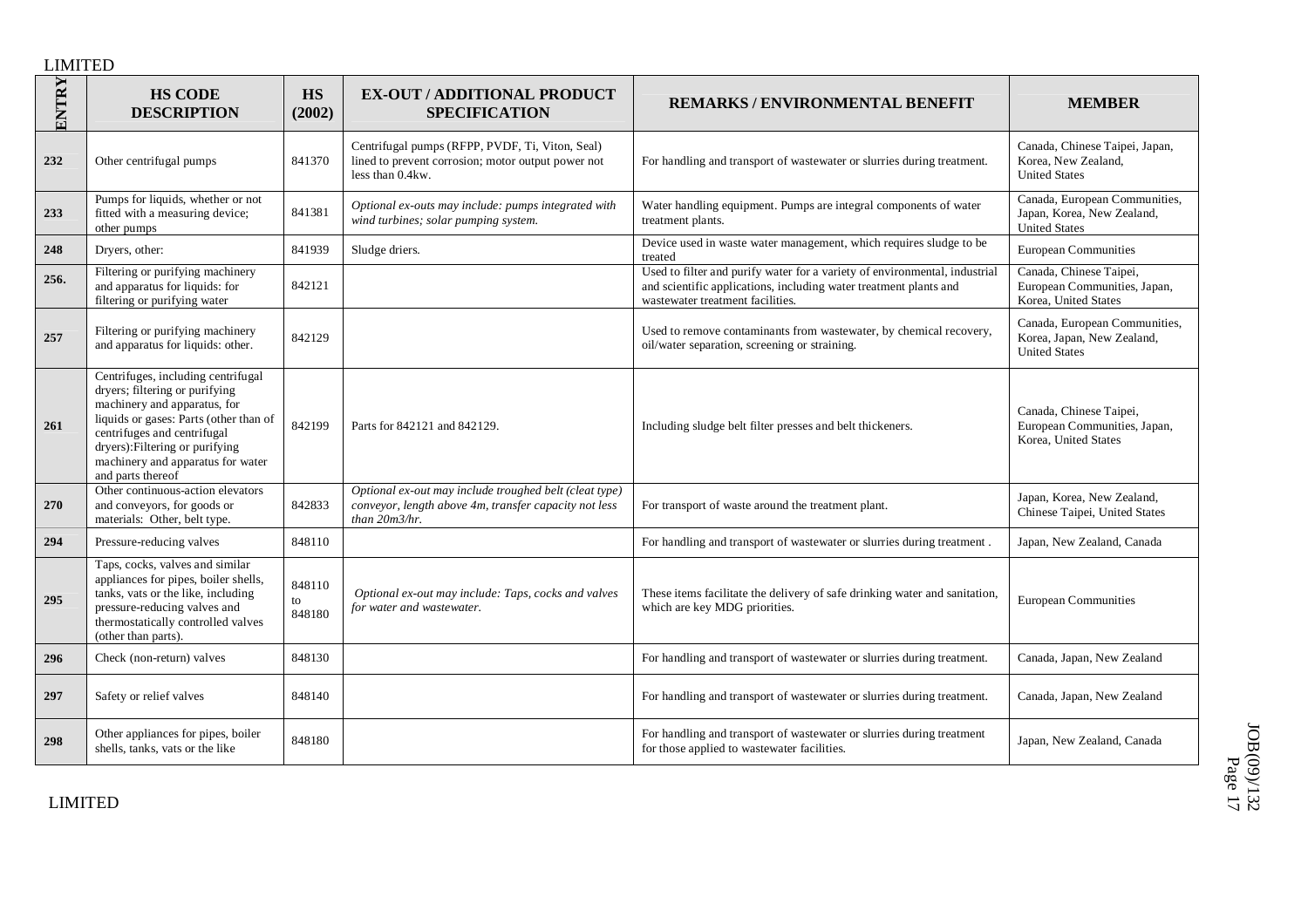| ENTRY | <b>HS CODE</b><br><b>DESCRIPTION</b>                                                                                                                                                                                                                 | <b>HS</b><br>(2002) | <b>EX-OUT / ADDITIONAL PRODUCT</b><br><b>SPECIFICATION</b>                    | <b>REMARKS/ENVIRONMENTAL BENEFIT</b>                                                                                                                                                                                                                                                                                                        | <b>MEMBER</b>                                                                        |
|-------|------------------------------------------------------------------------------------------------------------------------------------------------------------------------------------------------------------------------------------------------------|---------------------|-------------------------------------------------------------------------------|---------------------------------------------------------------------------------------------------------------------------------------------------------------------------------------------------------------------------------------------------------------------------------------------------------------------------------------------|--------------------------------------------------------------------------------------|
| 299   | Taps, cocks, valves and similar<br>appliances for pipes, boiler shells,<br>tanks, vats or the like, including<br>pressure-reducing valves and<br>thermostatically controlled valves:<br>Parts:.                                                      | 848190              |                                                                               | For effective management, control, handling and transport of water.                                                                                                                                                                                                                                                                         | Canada                                                                               |
| 346   | Other electrical machines and<br>apparatus having individual<br>functions, not elsewhere specified<br>in chapter 85.                                                                                                                                 | 854389              | Ozone production system; Ultraviolet water<br>disinfection/treatment systems. | UV light is extremely effective in killing and eliminating bacteria,<br>yeasts, viruses, moulds and other harmful organisms. UV systems can<br>be used in conjunction with sediment and carbon filters to create pure<br>drinking water. Water disinfection Ozone (O3) can be used as an<br>alternative to chlorine for water disinfection. | Chinese Taipei, European<br>Communities, Japan, Korea,<br>New Zealand, United States |
| 347   | Parts of the machines and apparatus<br>of 85.43                                                                                                                                                                                                      | 854390              | Parts for 854389x.                                                            | Water disinfection.                                                                                                                                                                                                                                                                                                                         | <b>European Communities</b>                                                          |
|       |                                                                                                                                                                                                                                                      |                     |                                                                               | 7. ENVIRONMENTALLY PREFERABLE PRODUCTS, BASED ON END USE OR DISPOSAL CHARACTERISTICS                                                                                                                                                                                                                                                        |                                                                                      |
| 104   | Jute and other textile bast fibres<br>(excluding flax, true hemp and<br>ramie), raw or processed but not<br>spun; tow and waste of these fibres<br>(including yarn waste and garnetted<br>stock)                                                     | 530310              |                                                                               | The natural fiber composition differentiates jute from alternative<br>synthetic materials due to its biodegradability and sustainable sources.<br>Jute fibers are used for packaging and woven fabric.                                                                                                                                      | Switzerland                                                                          |
| 106   | Sisal other textile fibres of the<br>genus Agave raw                                                                                                                                                                                                 | 530410              |                                                                               | The natural fibre composition differentiates sisal from alternative<br>synthetic materials due to its biodegradability and sustainable sources.<br>Sisal fibres also used in recycled paper.                                                                                                                                                | United States, Switzerland                                                           |
| 107   | Sisal and other textile fibres of the<br>genus Agave, processed but not<br>spun; tow and waste of these fibres<br>(including yarn waste and garnetted<br>stock).                                                                                     | 530490              |                                                                               | The natural fibre composition differentiates sisal from alternative<br>synthetic materials due to its biodegradability and sustainable sources.<br>Sisal fibres also used in recycled paper.                                                                                                                                                | United States, Switzerland                                                           |
| 117   | Twine, cordage, ropes and cables,<br>whether or not plaited or braided<br>and whether or not impregnated,<br>coated, covered or sheathed with<br>rubber or plastics: Of jute or other<br>textile bast fibres of heading 53.03.                       | 560710              |                                                                               | More biodegradable than synthetic fibre alternatives and made from a<br>renewable resource.                                                                                                                                                                                                                                                 | New Zealand, United States,<br>Switzerland                                           |
| 118   | Twine, cordage, ropes and cables<br>whether or not plaited or braided<br>and whether or not impregnated,<br>coated, covered or sheathed with<br>rubber or plastics: Of sisal or other<br>textile fibres of the genus Agave:<br>Binder or baler twine | 560721              |                                                                               | More biodegradable than synthetic fibre alternatives and made from a<br>renewable resource.                                                                                                                                                                                                                                                 | New Zealand, United States                                                           |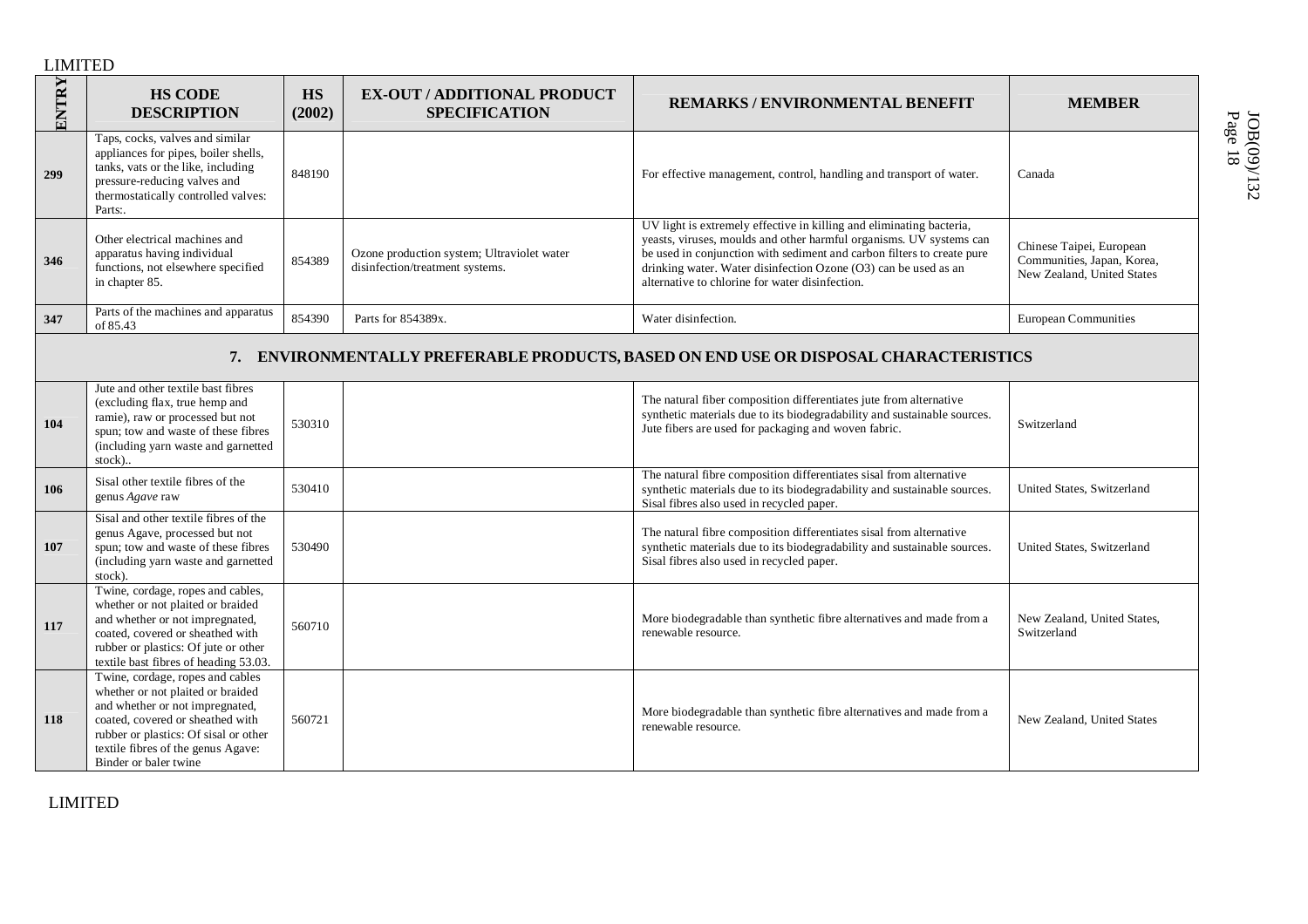| ENTRY                      | <b>HS CODE</b><br><b>DESCRIPTION</b>                                                                                                                                                                                                                     | <b>HS</b><br>(2002) | <b>EX-OUT / ADDITIONAL PRODUCT</b><br><b>SPECIFICATION</b>                                                                     | <b>REMARKS/ENVIRONMENTAL BENEFIT</b>                                                                                                                                                                                                                                                                                     | <b>MEMBER</b>                                                                |
|----------------------------|----------------------------------------------------------------------------------------------------------------------------------------------------------------------------------------------------------------------------------------------------------|---------------------|--------------------------------------------------------------------------------------------------------------------------------|--------------------------------------------------------------------------------------------------------------------------------------------------------------------------------------------------------------------------------------------------------------------------------------------------------------------------|------------------------------------------------------------------------------|
| 126                        | Sacks and bags, of a kind used for<br>the packing of goods: Of jute or of<br>other textile bast fibres of heading<br>53.03.                                                                                                                              | 630510              |                                                                                                                                | More biodegradable than synthetic fibre alternatives and made from a<br>renewable resource.                                                                                                                                                                                                                              | New Zealand, United States,<br>Switzerland                                   |
|                            |                                                                                                                                                                                                                                                          | 8.                  |                                                                                                                                | <b>CLEANER OR MORE RESOURCE EFFICIENT TECHNOLOGIES AND PRODUCTS</b>                                                                                                                                                                                                                                                      |                                                                              |
| 183                        | Cooking appliances and plate<br>warmers: For gas fuel or for both<br>gas and other fuels.                                                                                                                                                                | 732111              | Solar stoves.                                                                                                                  | Uses solar thermal energy for cooking, thereby producing no air<br>pollution. The use of solar stoves is replacing heating with firewood or<br>other non-renewable energy sources (e.g. oil, gas) and allows for<br>preservation of firewood (especially important in arid areas) and is<br>suitable for off-grid usage. | Switzerland                                                                  |
| 184                        | Stoves, ranges, grates, cookers<br>(including those with subsidiary<br>boilers for central heating),<br>barbecues, braziers, gas-rings, plate<br>warmers and similar non-electric<br>domestic appliances, and parts<br>thereof, of iron or steel: Parts. | 732190              | As applicable to solar stoves.                                                                                                 | Parts are used in the maintenance and repair of solar stoves (see item<br>183 for the environmental benefits).                                                                                                                                                                                                           | Switzerland                                                                  |
| 316                        | Other primary cells and primary<br>batteries                                                                                                                                                                                                             | 850680              | Fuel cells.                                                                                                                    | Fuel cells use hydrogen or hydrogen-containing fuels such as methane<br>to produce an electric current, through a electrochemical process rather<br>than combustion. Fuel cells are clean, quiet, and highly efficient<br>sources of electricity.                                                                        | Canada, Japan, New Zealand,<br>Switzerland                                   |
| 318                        | Electro-mechanical domestic<br>appliances, with self-contained<br>electric motor: Other.                                                                                                                                                                 | 850980              | Garbage degraders with electrical heating systems; or<br>using bacterial decomposing processes or hot-air<br>drying processes. | These items are used to break down food and other garbage from<br>households and the food industry. Such products help inter alia to<br>reduce land fill volumes.                                                                                                                                                        | Japan                                                                        |
| 9. NATURAL RISK MANAGEMENT |                                                                                                                                                                                                                                                          |                     |                                                                                                                                |                                                                                                                                                                                                                                                                                                                          |                                                                              |
| 389                        | Photogrammeterical surveying<br>instruments and appliances                                                                                                                                                                                               | 901540              |                                                                                                                                | Photogrammetry is an aerial remote sensing technique which forms the<br>baseline of many Geographic Information Systems (GIS) and Land<br>Information Systems (LIS), which are important for monitoring and<br>managing natural risks such as floods, earthquakes.                                                       | Canada, Japan, New Zealand,<br><b>United States</b>                          |
| 390                        | Other surveying, hydrographic,<br>oceanographic, hydrological,<br>meteorological or geophysical<br>instruments and appliances,<br>excluding compasses, not<br>elsewhere specified in 90.15                                                               | 901580              |                                                                                                                                | Includes instrument and appliances necessary for measuring the ozone<br>layer and to monitor, measure and assist planning for natural risks such<br>as earthquakes, cyclones, tsunamis etc.                                                                                                                              | Canada, European Communities,<br>Japan, New Zealand,<br><b>United States</b> |
| 391                        | Parts and accessories of the<br>instruments and appliances of 90.15                                                                                                                                                                                      | 901590              | Parts for 901530, 901540 and 901580.                                                                                           | Parts used in maintenance and repair of the items 389, 390 and 388 with<br>the attendant environmental benefits.                                                                                                                                                                                                         | Canada, Japan, New Zealand,<br>United States,<br><b>European Communities</b> |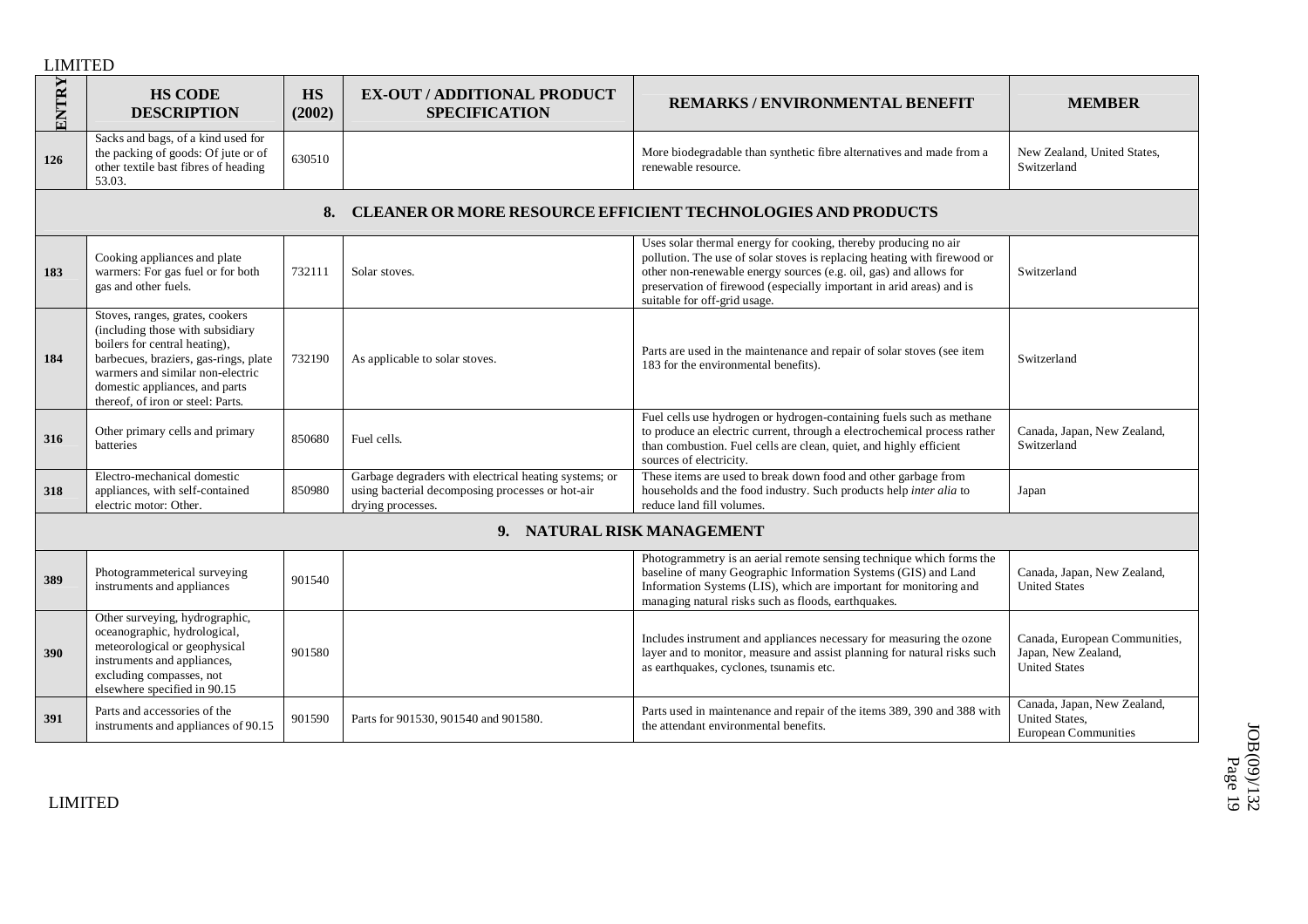| ENTRY                                                           | <b>HS CODE</b><br><b>DESCRIPTION</b>                                                                                                                                                                                                                                                        | <b>HS</b><br>(2002) | <b>EX-OUT / ADDITIONAL PRODUCT</b><br><b>SPECIFICATION</b>                     | <b>REMARKS/ENVIRONMENTAL BENEFIT</b>                                                                                      | <b>MEMBER</b>                                                                  |  |
|-----------------------------------------------------------------|---------------------------------------------------------------------------------------------------------------------------------------------------------------------------------------------------------------------------------------------------------------------------------------------|---------------------|--------------------------------------------------------------------------------|---------------------------------------------------------------------------------------------------------------------------|--------------------------------------------------------------------------------|--|
|                                                                 | <b>10. NATURAL RESOURCES PROTECTION</b>                                                                                                                                                                                                                                                     |                     |                                                                                |                                                                                                                           |                                                                                |  |
| 121                                                             | Made-up fishing nets of man-made<br>textile materials.                                                                                                                                                                                                                                      | 560811              | Specifically made-up fishing nets that incorporate<br>turtle excluder devices. | Use of Turtle Excluder Devices (TEDs) reduces turtle mortality by 90-<br>100 per cent.                                    | <b>United States</b>                                                           |  |
| 122                                                             | Knotted netting of twine, cordage<br>or rope; made up fishing nets and<br>other made up nets, of textile<br>materials; Other than made-up<br>fishing nets of manmade textile<br>materials: Knot net of twine made-<br>up fish net textile materials not<br>elsewhere specified or included. | 560890              | Made-up fishing nets that incorporate turtle excluder<br>devices.              | Use of Turtle Excluder Devices (TEDs) reduces turtle mortality by 90-<br>100 per cent.                                    | <b>United States</b>                                                           |  |
| 440                                                             | Fish-hooks, whether or not snelled.                                                                                                                                                                                                                                                         | 950720              | Circle hooks.                                                                  | These rounded, "circle-shaped" hooks reduce sea turtle mortality 60-90<br>per cent over conventional "J-shaped" hooks.    | <b>United States</b>                                                           |  |
|                                                                 | 11. NOISE AND VIBRATION ABATEMENT                                                                                                                                                                                                                                                           |                     |                                                                                |                                                                                                                           |                                                                                |  |
| 88                                                              | Agglomerated cork (with or<br>without a binding substance) and<br>articles of agglomerated cork:<br>Panels, boards, tiles, blocks and<br>similar articles of agglomerated<br>cork                                                                                                           | 450410              | Cork underlay in sheets and rolls.                                             | Assists in the reduction of noise levels in buildings.                                                                    | European Communities,<br>Switzerland                                           |  |
| 216                                                             | Parts suitable for use solely or<br>principally with the engines of<br>heading No. 84.07 or 84.08: Other:<br>Suitable for use solely or<br>principally with spark-ignition<br>internal combustion piston engines.                                                                           | 840991              | Industrial mufflers.                                                           | Industrial mufflers are used for reducing engine noise.                                                                   | Chinese Taipei, European<br>Communities, Korea, Japan,<br><b>United States</b> |  |
| 217                                                             | Parts suitable for use solely or<br>principally with the engines of<br>heading No. 84.07 or 84.08: Other.                                                                                                                                                                                   | 840999              | Industrial mufflers.                                                           | Industrial mufflers are used for reducing engine noiset.                                                                  | European Communities, Japan,<br>Korea, United States                           |  |
| 425                                                             | Machines for balancing mechanical<br>parts.                                                                                                                                                                                                                                                 | 903110              |                                                                                | Environmental applications of these machines include balancing of<br>parts and equipment to minimise noise and vibration. | Canada, Japan, New Zealand,<br><b>United States</b>                            |  |
| 12. ENVIRONMENTAL MONITORING, ANALYSIS AND ASSESSMENT EQUIPMENT |                                                                                                                                                                                                                                                                                             |                     |                                                                                |                                                                                                                           |                                                                                |  |
| 388                                                             | Levels: Hydrological,<br>oceanographic, meteorological<br>instruments and appliances.<br>Exclusive of 90.31                                                                                                                                                                                 | 901530              |                                                                                | Includes levels used for environmental purposes such as measuring the<br>ozone layer, elements of climate change etc.     | <b>European Communities</b>                                                    |  |

Page JOB(09)/132 20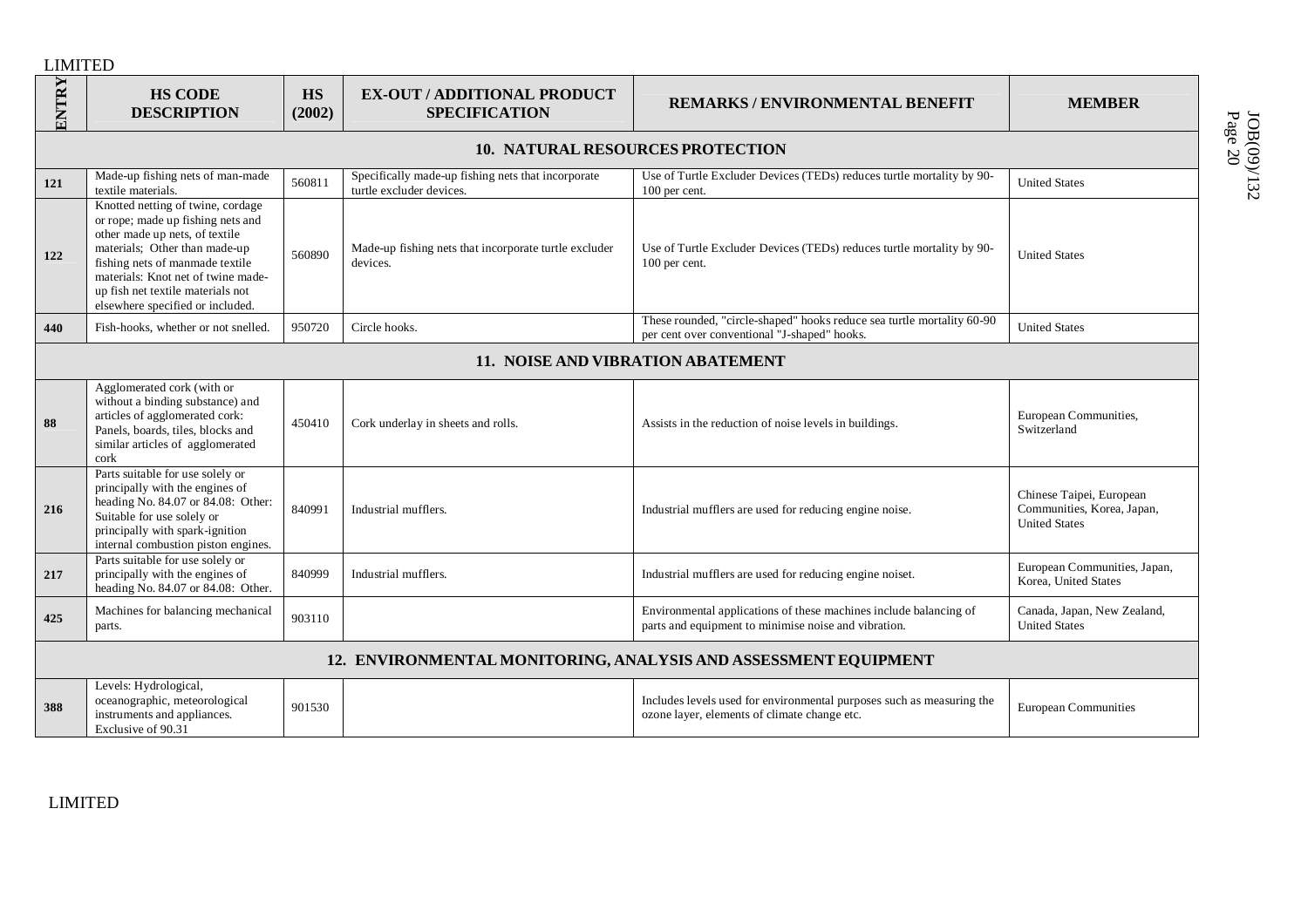| ENTRY | <b>HS CODE</b><br><b>DESCRIPTION</b>                                                                 | <b>HS</b><br>(2002) | <b>EX-OUT / ADDITIONAL PRODUCT</b><br><b>SPECIFICATION</b> | <b>REMARKS/ENVIRONMENTAL BENEFIT</b>                                                                                                                                                                                                                                                                                                                                                                                                       | <b>MEMBER</b>                                                                                |
|-------|------------------------------------------------------------------------------------------------------|---------------------|------------------------------------------------------------|--------------------------------------------------------------------------------------------------------------------------------------------------------------------------------------------------------------------------------------------------------------------------------------------------------------------------------------------------------------------------------------------------------------------------------------------|----------------------------------------------------------------------------------------------|
| 400   | Instruments and apparatus for<br>measuring or checking the flow or<br>level of liquid                | 902610              |                                                            | Meters, which check and record the level and/or flow of liquids or<br>gases, are routinely used during complex auditing and testing to ensure<br>the efficient operation of environmental systems such as water and<br>wastewater treatment plants, air pollution control systems, and<br>hydroelectric facilities.                                                                                                                        | Canada, Japan, Korea,<br>New Zealand, United States                                          |
| 401   | Instruments and apparatus for<br>measuring or checking pressure                                      | 902620              |                                                            | Manometers (devices that measure pressure) are used in power plants,<br>water delivery systems, and other applications such as monitoring<br>indoor air. There are two principal types: digital manometers and tube<br>manometers, both of which have important environmental applications.                                                                                                                                                | Canada, Japan, Korea,<br>New Zealand, United States                                          |
| 402   | Other instruments and apparatus                                                                      | 902680              |                                                            | These instruments include heat meters that are used to monitor and<br>measure the distribution of heat from geothermal or biomass district<br>heating systems.                                                                                                                                                                                                                                                                             | Japan, Korea, New Zealand,<br>United States, Canada                                          |
| 403   | Parts and accessories for articles of<br>subheading 9026                                             | 902690              |                                                            | These are parts for the instruments and devices in 9026.10, 9026.20,<br>and 9026.80.                                                                                                                                                                                                                                                                                                                                                       | Canada, Japan, Korea,<br>New Zealand, United States                                          |
| 405   | Gas or smoke analysis apparatus                                                                      | 902710              |                                                            | Gas analyzers are designed to continuously monitor single or multiple<br>gas components, and such an instrument is used to analyze air<br>emissions from automobiles.                                                                                                                                                                                                                                                                      | Canada, Chinese Taipei, Japan,<br>United States, New Zealand,<br><b>European Communities</b> |
| 406   | Chromatographs and<br>electrophoresis instruments                                                    | 902720              |                                                            | Gas and liquid chromatographs use an analytical method where a<br>physical separation of the sample components occurs prior to detection.<br>These instruments can be use to monitor and analyze air pollution<br>emissions, ambient air quality, water quality, etc. Electrophoresis<br>instruments can be used to monitory and analyze materials such as<br>particulates emitted from incinerators or from diesel exhaust.               | Japan, Korea, New Zealand,<br>United States, Canada,<br>Chinese Taipei                       |
| 407   | Spectrometers, spectrophotometers<br>and spectrographs using optical<br>radiations (UV, visible, IR) | 902730              |                                                            | Spectrometers are used in a wide range of environmental applications,<br>including to identify and characterise unknown chemicals and in<br>environmental applications to detect toxins and identify trace<br>contaminants. They are also used for qualitative and quantitative<br>analysis inter alia in quality control departments, environmental control,<br>water management, food processing, agriculture and weather<br>monitoring. | Canada, Chinese Taipei, Japan,<br>New Zealand, United States                                 |
| 408   | Exposure meters                                                                                      | 902740              |                                                            | Exposure meters are used, inter alia, to control light sources and for<br>measurements in agriculture, horticulture, and other natural resources<br>applications.                                                                                                                                                                                                                                                                          | Canada, Japan, Korea,<br>New Zealand, United States                                          |
| 409   | Other instruments and apparatus<br>using optical radiations (UV,<br>visible, IR)                     | 902750              |                                                            | These instruments can be used for chemical, thermal, or optical analysis<br>of samples, including water quality photometers which are used to<br>determine the concentration of a solution from its color intensity.                                                                                                                                                                                                                       | Canada, Japan, Korea,<br>New Zealand, United States                                          |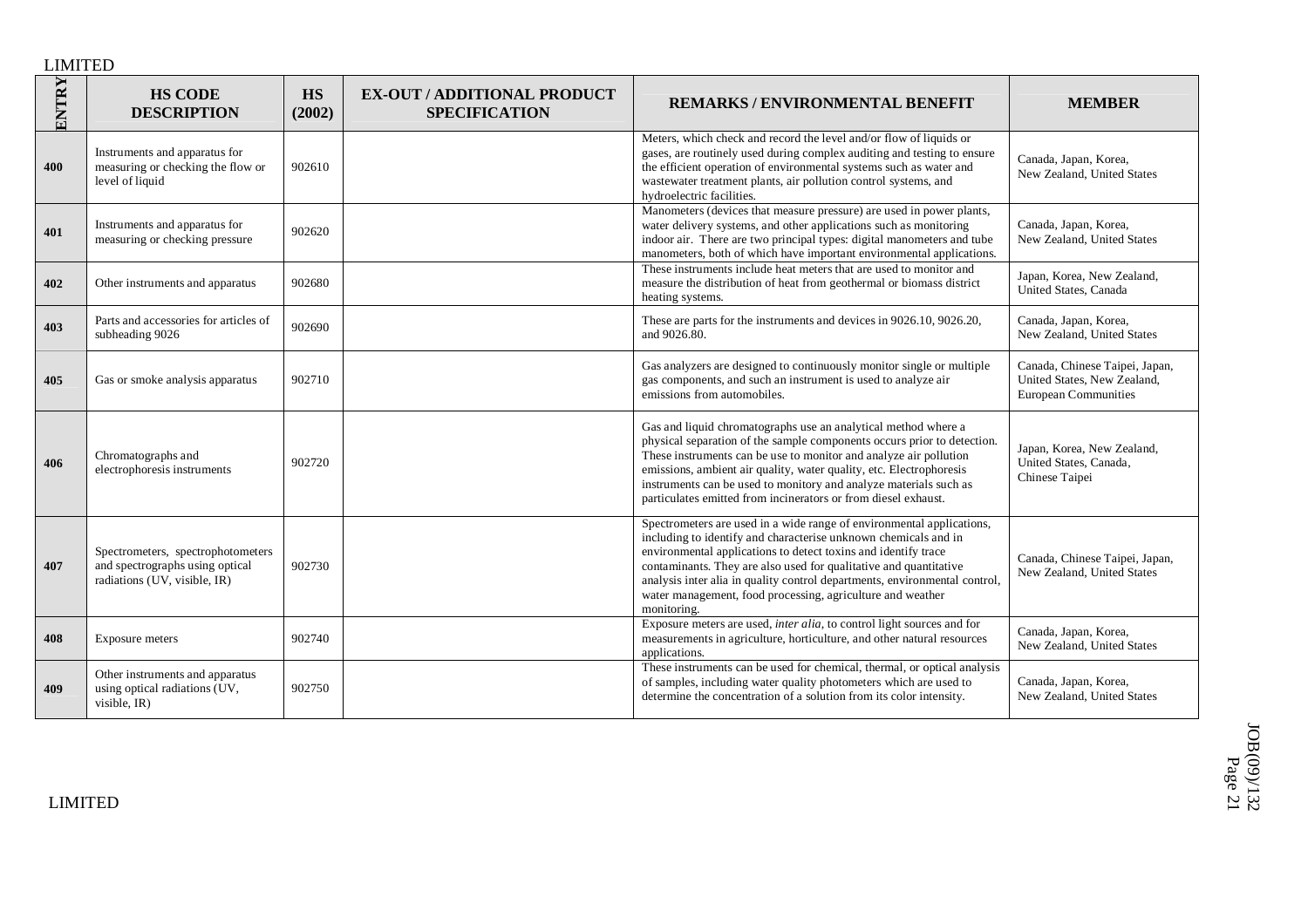| ENTRY | <b>HS CODE</b><br><b>DESCRIPTION</b>                                                                                                   | <b>HS</b><br>(2002) | <b>EX-OUT / ADDITIONAL PRODUCT</b><br><b>SPECIFICATION</b>                                                  | <b>REMARKS/ENVIRONMENTAL BENEFIT</b>                                                                                                                                                                                      | <b>MEMBER</b>                                                                                          |
|-------|----------------------------------------------------------------------------------------------------------------------------------------|---------------------|-------------------------------------------------------------------------------------------------------------|---------------------------------------------------------------------------------------------------------------------------------------------------------------------------------------------------------------------------|--------------------------------------------------------------------------------------------------------|
| 410   | Instruments and apparatus for<br>physical or chemical analysis not<br>elsewhere specified in 90.27.                                    | 902780              | Optional ex-out may include: For analysing noise, air,<br>water and hydrocarbons and heavy metals in soil   | These instruments include: magnetic resonance instruments which are<br>used in biologic and geologic analysis; and mass spectrometers which<br>are used to identify elements and compounds.                               | Canada, Chinese Taipei,<br>European Communities, Japan,<br>Korea, New Zealand,<br><b>United States</b> |
| 411   | Microtomes; parts and accessories<br>of instruments and appliances of<br>90.27.                                                        | 902790              | Optional ex-outs may include: Parts for 902710 and<br>902780x                                               | These instruments include microtomes which are devices that prepare<br>slices of samples for analysis. Also included here are parts of the<br>instruments classified in 9027 and described above.                         | Canada European Communities,<br>Japan, Korea, New Zealand,<br>United States                            |
| 418   | Instruments and apparatus for<br>measuring or detecting ionising<br>radiations.                                                        | 903010              |                                                                                                             | These items are used for the purpose of detecting the presence of<br>ionizing radiation and may, for instance, include Geiger counters that<br>are useful in performing surveys for radioactivity contamination.          | Canada, Japan, Korea, New<br>Zealand, United States                                                    |
| 419   | Cathode-ray oscilloscopes and<br>cathode-ray oscillographs.                                                                            | 903020              |                                                                                                             | Oscilloscopes are used to translate an electronic signal into a pattern on<br>a screen. These instruments are used for testing and calibrating<br>laboratory equipment.                                                   | Canada, Japan, New Zealand,<br><b>United States</b>                                                    |
| 420   | Multimeters.                                                                                                                           | 903031              |                                                                                                             | These products measure electrical flow, including current, resistance,<br>voltage, frequency, temperature and in this way are used to identify<br>electronic and electrical problems in equipment.                        | Canada, Japan, Korea, New<br>Zealand, United States                                                    |
| 421   | Other instruments and apparatus,<br>for measuring or checking voltage,<br>current, resistance or power,<br>without a recording device. | 903039              | Optional ex-outs may include: Volt meters, Am meters,<br>Circuit testers, Resistance meters, Galvano meters | These instruments include single function meters. An ammeter<br>measures current, a voltmeter measures voltage, and an ohmmeter<br>measures resistance. These instruments are also used to find problems<br>in equipment. | Canada, Japan, Korea, New<br>Zealand, United States                                                    |
| 422   | Other instruments and apparatus for<br>measuring or checking electrical<br>quantities, with a recording device.                        | 903083              |                                                                                                             | These instruments are similar to those above, but include componentry<br>that is a recording device - these add a further technical element to the<br>process of identifying electrical problems in equipment.            | Canada, Japan, Korea, New<br>Zealand, United States                                                    |
| 423   | Other instruments and apparatus for<br>measuring or checking electrical<br>quantities.                                                 | 903089              |                                                                                                             | These instruments are similar to those above, and are used to identify<br>electrical faults.                                                                                                                              | Canada, Japan, New Zealand,<br><b>United States</b>                                                    |
| 424   | Parts and accessories of Heading<br>90.30.                                                                                             | 903090              | Optional ex-out may include: Parts and accessories<br>for nominated articles of subheading 903010.          | See above goods of subheading 9030.                                                                                                                                                                                       | Canada, European Communities,<br>Japan, Korea, New Zealand,<br><b>United States</b>                    |
| 426   | Test benches.                                                                                                                          | 903120              |                                                                                                             | Test benches are used to test designs and equipment, such as<br>components or subsystems of a solar power plant.                                                                                                          | Canada, Japan, New Zealand,<br><b>United States</b>                                                    |